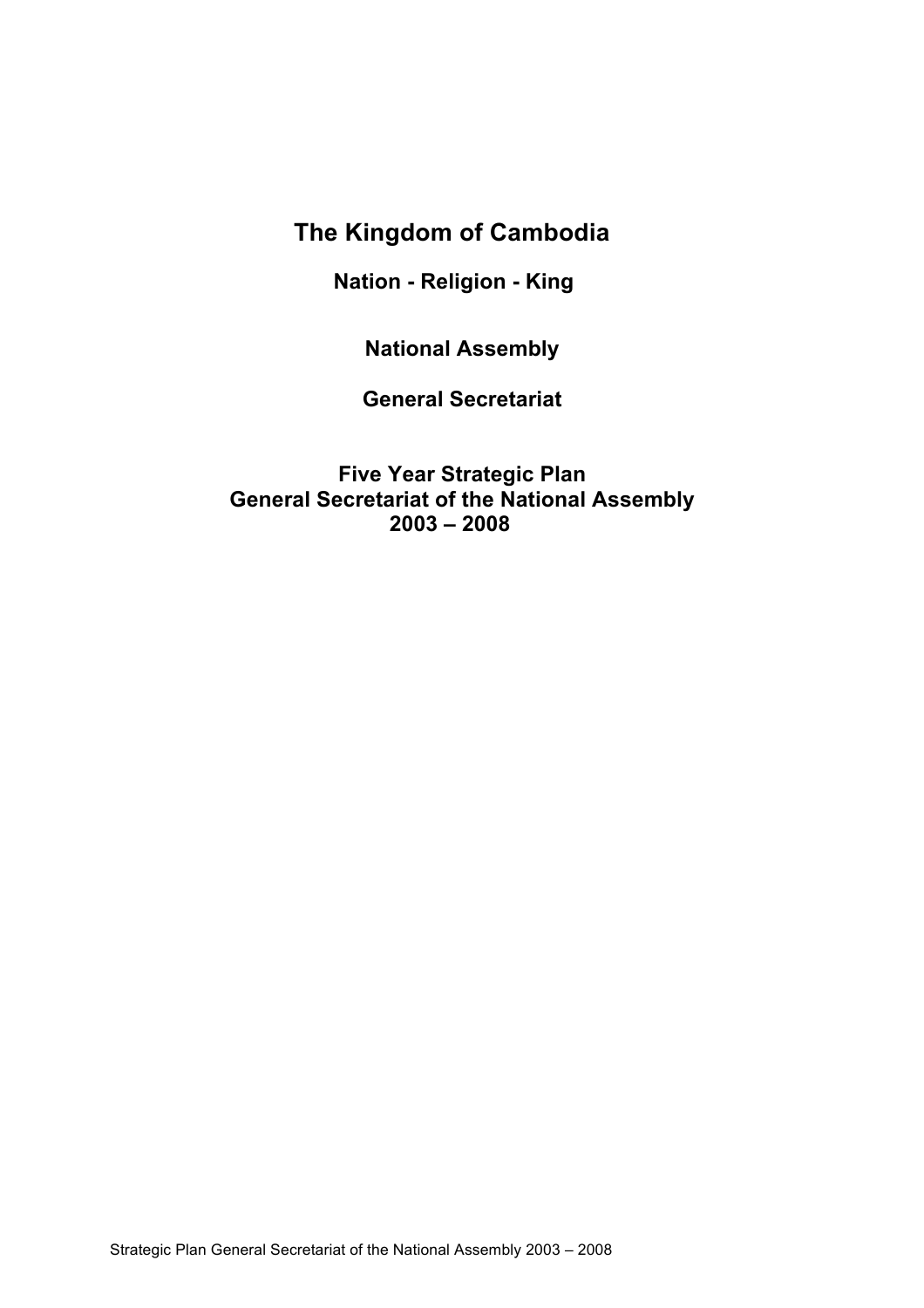### **Table of Contents**

| 1. Introduction                                               | $\overline{2}$ |
|---------------------------------------------------------------|----------------|
| 2. Background of the National Assembly                        | $\overline{2}$ |
| 3. Role of the General Secretariat                            | $\overline{4}$ |
| 4. The General Secretariat's Vision                           | 6              |
| 5. The current potential to develop and improve services      | 8              |
| 6. Obstacles to the development of effective quality services | 10             |
| 7. The Secretariat's Priorities                               | 13             |
| 8. Strategic Goals                                            | 13             |
| 9. Strategic Goals and Activities                             | 15             |
| 10. Conclusion                                                | 22             |
| 11. Appendices                                                |                |
| Appendix A. Functions of the General Secretariat              | 24             |
| Appendix B. Structure of the General Secretariat              | 25             |
| Appendix C. Log frame of goals and activities                 | 26             |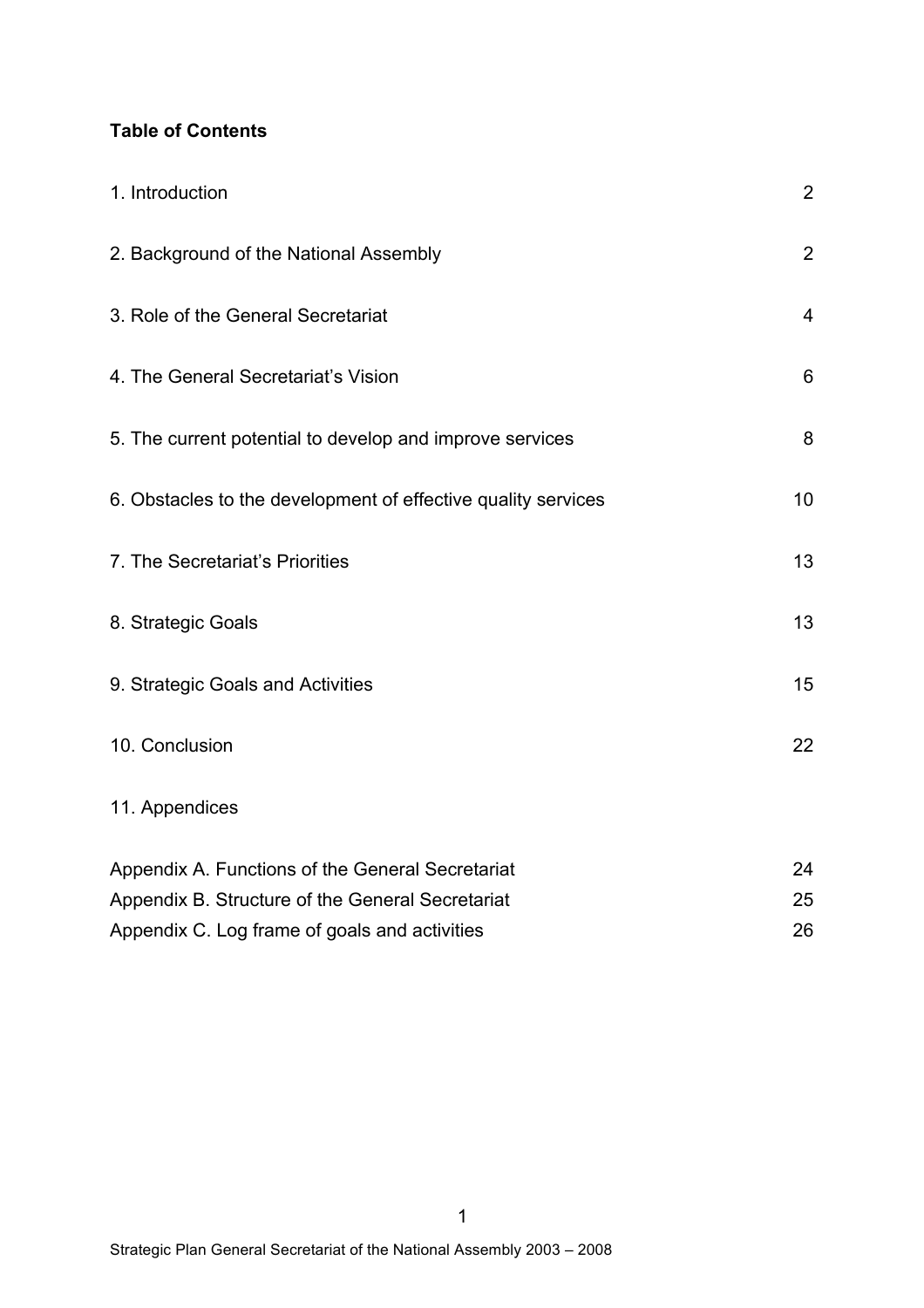# **1. Introduction**

This strategic plan describes how the National Assembly General Secretariat proposes to work more effectively to support the National Assembly in its overall work. The strategy has been developed to address the important issues that the Secretariat needs to deal with if is to respond more efficiently and effectively in its support role to the National Assembly. To meet this aim, the strategy will be updated and reviewed on a regular basis in order to respond to the changing needs of the National Assembly and its Members.

The strategy is also designed to help parliamentarians and parliamentary staff develop a clearer understanding of the work of the General Secretariat, so that improvements in working practice can be identified and built into future revisions of the strategic plan. This means that rather than being a document carved in stone, the Strategy also aims to create a process of strategic thinking and dialogue within the General Secretariat and National Assembly. The objective here is to constantly consider how services can be improved, with the overall aim of helping the National Assembly better represent the people of the Kingdom of Cambodia.

# **2. The National Assembly of the Kingdom of Cambodia**

# **2.1. Background**

For more than two decades during the 1970's and 1980's Cambodia was devastated by war and the atrocities committed by the Khmer Rouge regime. The Paris Peace Agreement of 23 October 1991brought relative peace to the country, and since then, considerable effort has been made to rebuild the Nation and rehabilitate its people through a process of national unification and reconciliation. Following the Paris Peace Agreement, the main civil war factions agreed that **His Majesty King Norodom Sihanouk** should hold the Royal position of President of the Supreme National Council.

Following the result of the UNTAC $<sup>1</sup>$  organized general election of May 1993, a</sup> Constitutional Assembly was inaugurated on 14 June 1993 under the Highest Royal Chairmanship of **His Majesty King Norodom Sihanouk** – the master of national reunification and reconciliation and the President of the Supreme National Council.

On 30 June 1993, the Constitutional Assembly under the leadership of **Samdech Bovor Setha Son San** prepared a draft Constitution for the Kingdom of Cambodia, and the National Assembly was created on 24 September 1993 after the King signed and promulgated the Constitution. This equipped the Kingdom of Cambodia with a Constitutional Monarchy, and established that the Government of Cambodia should function within a framework of a parliamentary democracy.

The National Assembly of the first mandate, led by its new President **Samdech Chea Sim** adopted the Internal Rules of the National Assembly on 28 October 1993 during the first meeting of the first session of the Assembly.

 $1$  United Nations Transitional Authority in Cambodia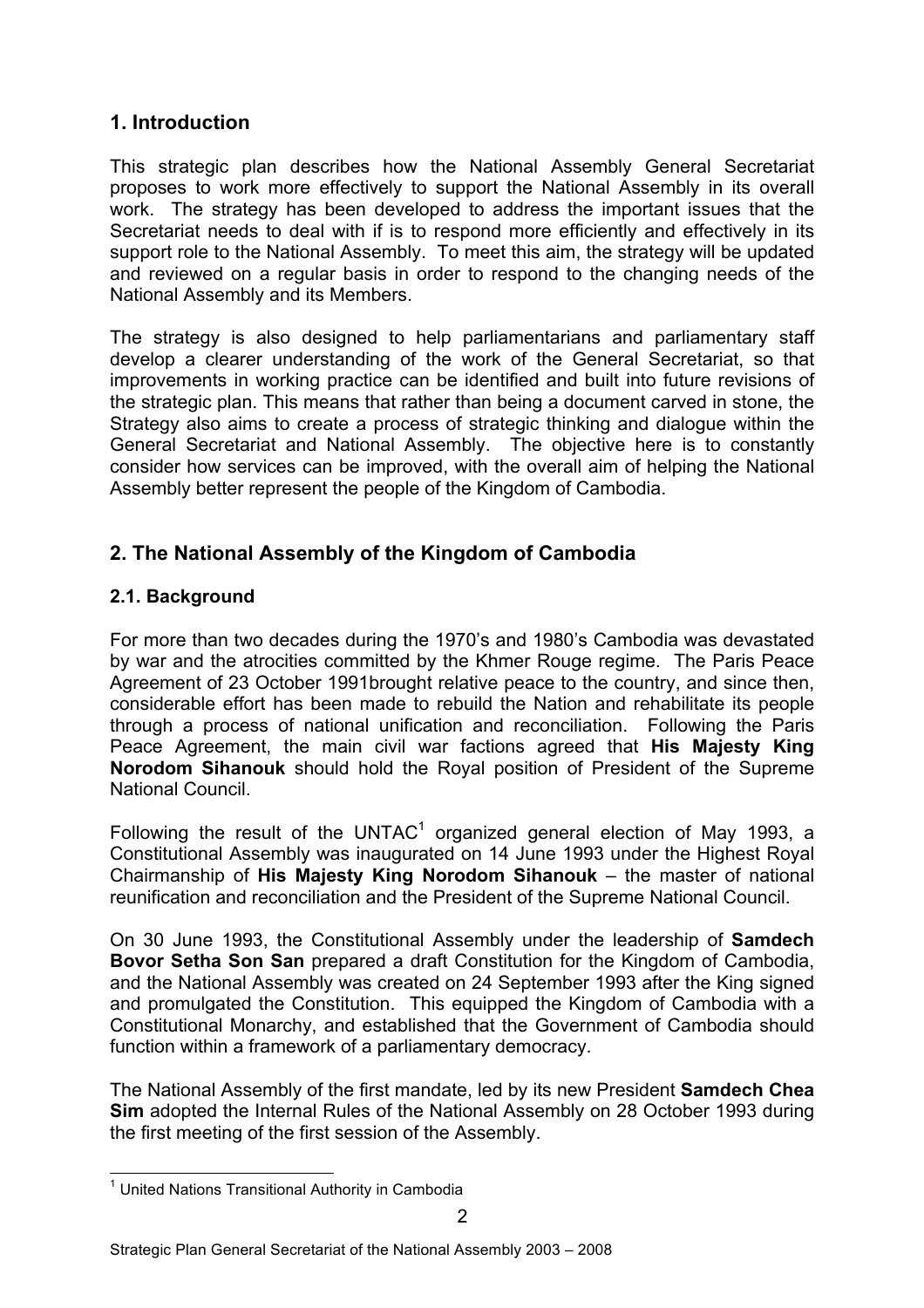The National Assembly of the second mandate was established in accordance with the spirit of the Constitution of the Kingdom of Cambodia following the second general election of 24 July 1998. The National Assembly of the second mandate, consisting of 122 members, began its first session on 24 September 1998 under the Highest Royal Chairmanship of **His Majesty, King Norodom Sihanouk**.

During this second term legislature, the President of the National Assembly, **H.R.H. Samdech Krom Preah, Norodom Ranariddh** has tried tirelessly through his leadership to develop National Assembly procedures that are in line with international standards of parliamentary best practice. As a result, the National Assembly has become a symbol of the Nation's progress towards a genuine evolving democracy, in respect of the Constitution and Human Rights. The United Nations and several bilateral partners through their ongoing support and assistance to Parliament have recognized this progress over the past years.

The third general election is planned for 27 July 2003. Twenty-three (23) political parties have registered and more than six million people are expected to cast their vote at one of the 12,826 polling stations to elect the next 123 Members of the National Assembly. The General Secretariat is committed to providing the new Members of the National Assembly with the highest standards of service during the next five-year legislature.

### **2.2. The roles and duties of the National Assembly**

The Constitution of the Kingdom of Cambodia<sup>2</sup> outlines the Articles governing the National Assembly. The Assembly is an organ which has legislative power, and performs its duties as provided for in the Constitution and laws in force.

The most important roles and duties for the National Assembly are to:

- enact laws
- debate and pass draft/proposed laws
- oversee the application of laws
- amend laws already in force

In undertaking these duties the National Assembly has a responsibility to take into account the interests of the people it represents.

The National Assembly has a legislative term of five years and consists of at least 120 elected Members of Parliament. The Assembly convenes for two sessions a year, with each session lasting for at least three months. In between sessions, the work of the National Assembly is managed by the Permanent Standing Committee, which is chaired by the President of the National Assembly. The Permanent Committee is made up of:

- The Chair of the National Assembly
- Two Vice-Chairs of the National Assembly
- Chairpersons of all nine Commissions of the National Assembly

2 The Constitution of the Kingdom of Cambodia (amended version 4 March 1999).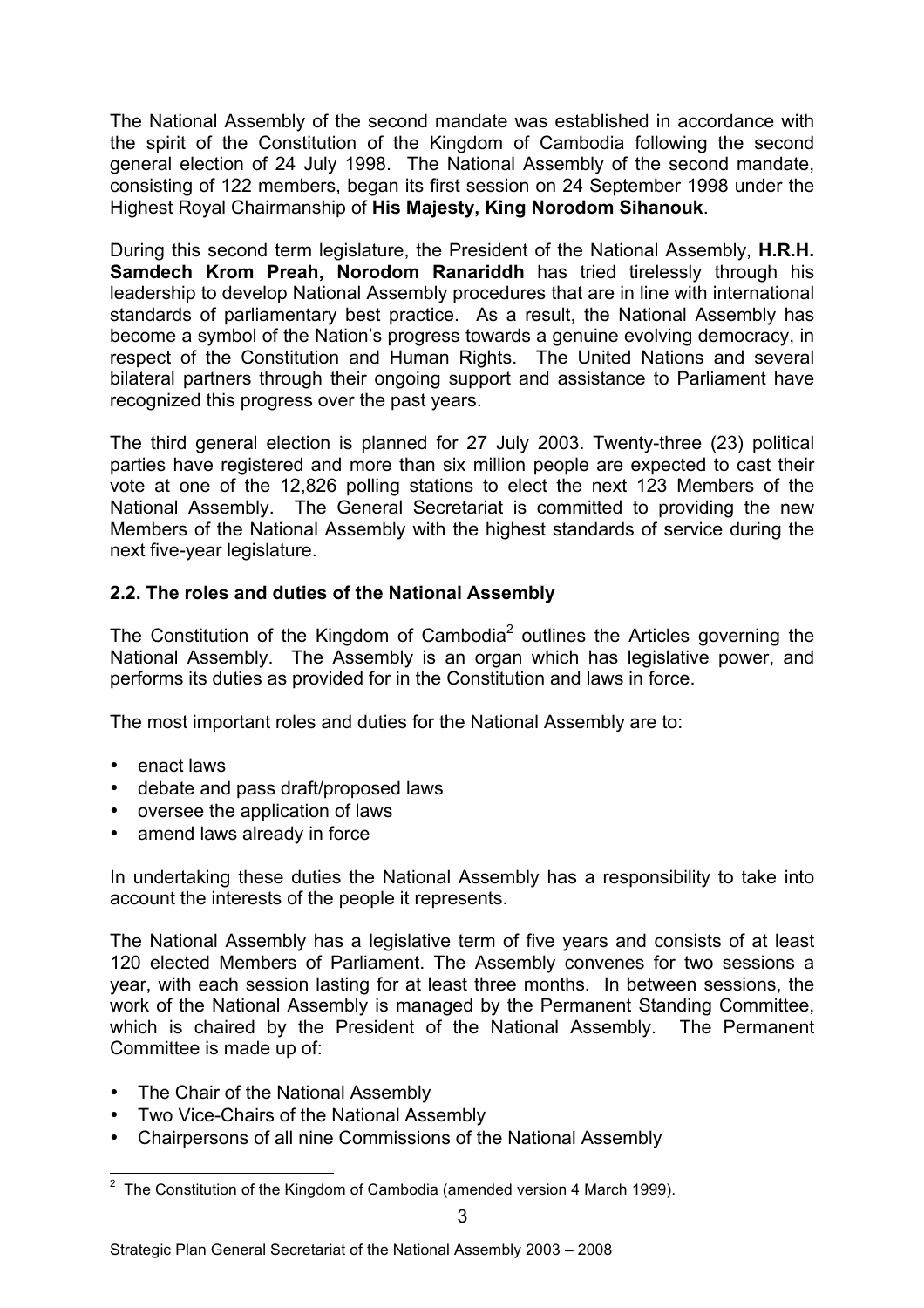In order to carry out its roles and duties effectively the National Assembly has established nine Commissions. These are:

- 1. Commission on Human Rights and Reception of Complaints
- 2. Commission on Finance and Banking
- 3. Commission on Economy, Planning, Investment, Agriculture, Rural Development and Environment
- 4. Commission on Home Affairs, National Defense, Investigation and Anti-**Corruption**
- 5. Commission on Foreign Affairs, International Cooperation, Information and Media
- 6. Commission on Legislation
- 7. Commission on Education, Religious Affairs, Culture and Tourism
- 8. Commission on Health, Social Affairs, Labor and Women's Affairs
- 9. Commission on Public Works, Transport, Telecommunication, Post-Office, Industry, Energy, Mines and Trade

### **3. The General Secretariat of the National Assembly**

### **3.1. Role of the Secretary-General**

The Secretary-General acts as Chief Executive of the National Assembly Administration and directs all the services that are provided to both the National Assembly as an Institution, and to its elected members. The Secretary-General advises and supports the President of the National Assembly, the National Assembly, its Permanent Committee, and its Commissions in all procedural and administrative matters.

The Secretary-General reports directly to the President of the National Assembly and the Permanent Committee. The Secretary-General and the Deputy Secretary-General are the two most senior officials of the National Assembly Secretariat and are appointed by Royal Decree.

The Secretary-General has overall responsibility for the work of the General Secretariat. Three Director Generals support the Secretary-General in his work – the Director General for Inspections; the Director General of Services and Technical Works; and the Director General of Administration and Management (see Appendix B for full details). The ten departments the Secretary-General has responsibility for are:

- Research
- Legislative Procedure
- International Parliamentary Relations
- Protocol
- Provincial Parliamentary Representation
- Communications
- Administration
- Procurement
- Human Resources
- Finance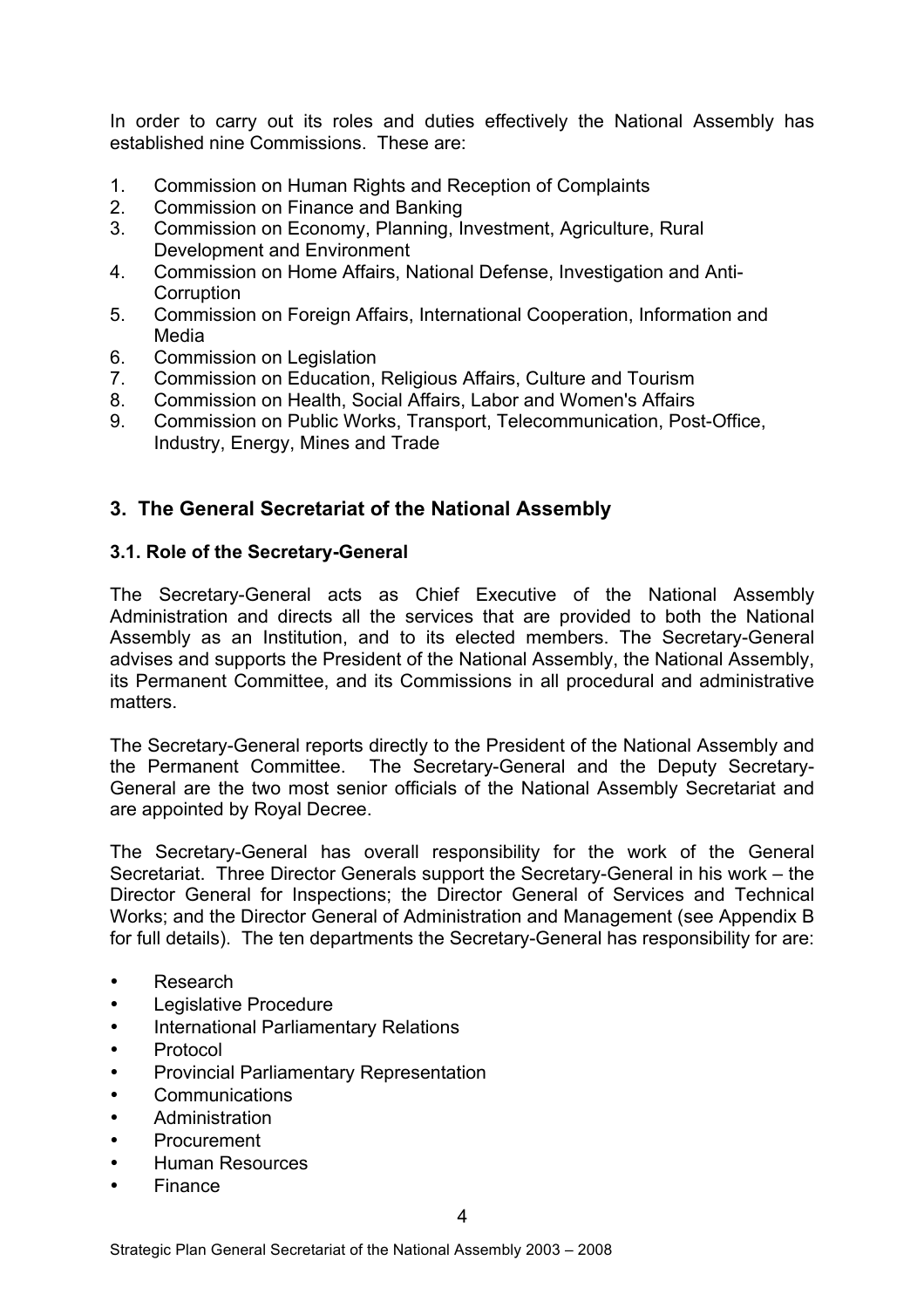The Research Director, and Legislative Procedure Director report directly to the Secretary-General. The remaining departments report either to the Director General of Services and Technical Works; or, the Director General of Administration and Management. A deputy director aids each departmental director. Department's of the Secretariat have between three and five offices managed by an office chief.

The Director General for Inspection reports directly to the Secretary-General and is responsible for ensuring that all administrative and financial affairs follow the National regulations and those of the National Assembly. In addition, the Director General is responsible for advising all directors on administrative and human resource management.

A group of technical, legal and socio-economic affairs advisers provide support as necessary. These specialists and advisers assist the President of the National Assembly, the Secretary-General, Commissions, and individual Members on request.

The Secretary-General has responsibility for the safe keeping of all official Parliamentary documents, as well as maintaining the records of proceedings of the National Assembly and for keeping custody of these records and documents. This role extends to responsibility for maintaining all the official records and minutes of meetings for the plenary sessions; the Permanent Standing Committee; and the nine Commissions of the National Assembly (listed in Section 2.2). The Secretary-General also has responsibility for promoting and maintaining external relations.

### **3.2. The role of the General Secretariat**

The general services that the General Secretariat provides to the Members of Parliament, Commissions, the Permanent Standing Committee, and the President of the National Assembly are divided into three (3) categories, as follows:

### **3.2.1. Procedural and legislative professional support services**

- Review, analysis and research on draft laws and proposed laws and other legal research.
- Provision of technical assistance and advice relating to parliamentary procedures and the preparation of meetings.
- Provision of protocol advice and assistance for international activities and internal legislative procedures.

### **3.2.2. Administrative, technical and logistic support services**

- Travel services.
- Building maintenance and repair.
- Transportation and communication.
- Printing and publications.
- Communication with Municipality and Provincial Offices of Members of Parliament.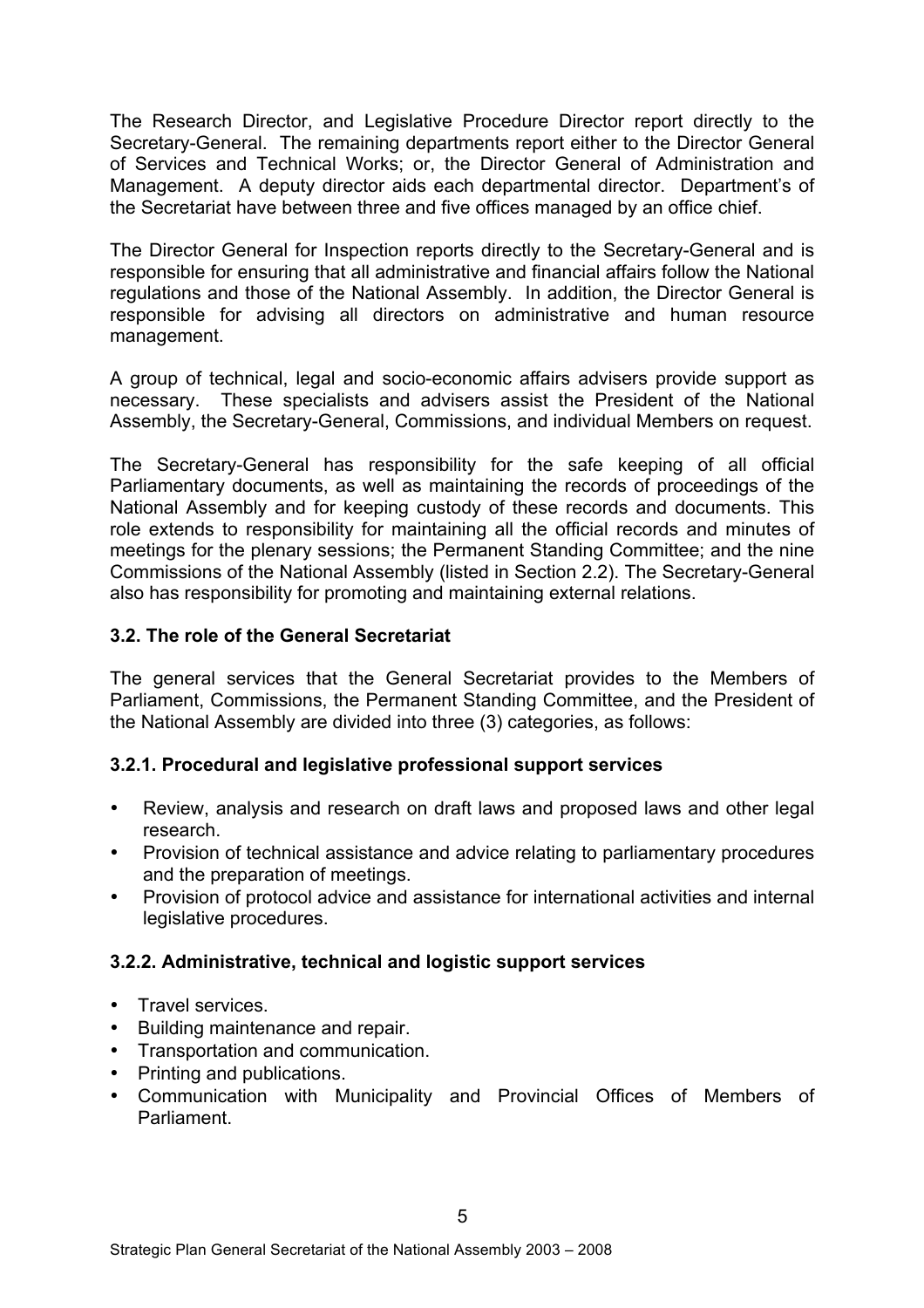### **3.2.3. Management**

These are internal activities that include:

- Overall management of all human and material resources.
- Development and application of financial and administrative management policies, procedures and systems.
- Development of Human Resources Management policies, procedures and systems.

A more comprehensive summary of the General Secretariat's functions and duties is provided in Appendix A.

# **3.3. Staffing Profile of the National Assembly**

The National Assembly has its own staff which are independent of the Government Civil Service apparatus. They remain however under the law of the civil servants of the legislative body, and also a specific law that governs the rules and general conditions of their work. The staff of the National Assembly has increased from 299 employees in the first legislature to more than 500 in the second legislature. In the current situation there are 546 employees working for the National Assembly, categorized as follows<sup>3</sup>:

- 395 officials and support staff (260 men and 104 women) of permanent status
- 30 contractual officials/support staff (27 men and 3 women)
- 121 'floating' non-permanent status staff (88 men and 33 women)

# **4. The General Secretariat's Vision**

The vision of the General Secretariat is:

### *To ensure that Members of the National Assembly have access to all services necessary to carry out their full constitutional responsibilities in an effective and efficient manner by the end of 2008.*

To achieve this vision the General Secretariat is committed to carry out its responsibilities in a strictly non-partisan way and to serve the Institution and all Members equally regardless of their party affiliation. The new law on Statutes for the civil servants of the Legislative Body constitutes a foundation that will support the Secretariat in achieving this vision.

To continue to develop toward the necessary high level of professionalism and expertise, the General Secretariat recognizes the need to call on professional technical expertise and material assistance from donors in a number of key areas. Learning and experience from the past few years shows that the General Secretariat

 $3\overline{)}$  As of May 2003.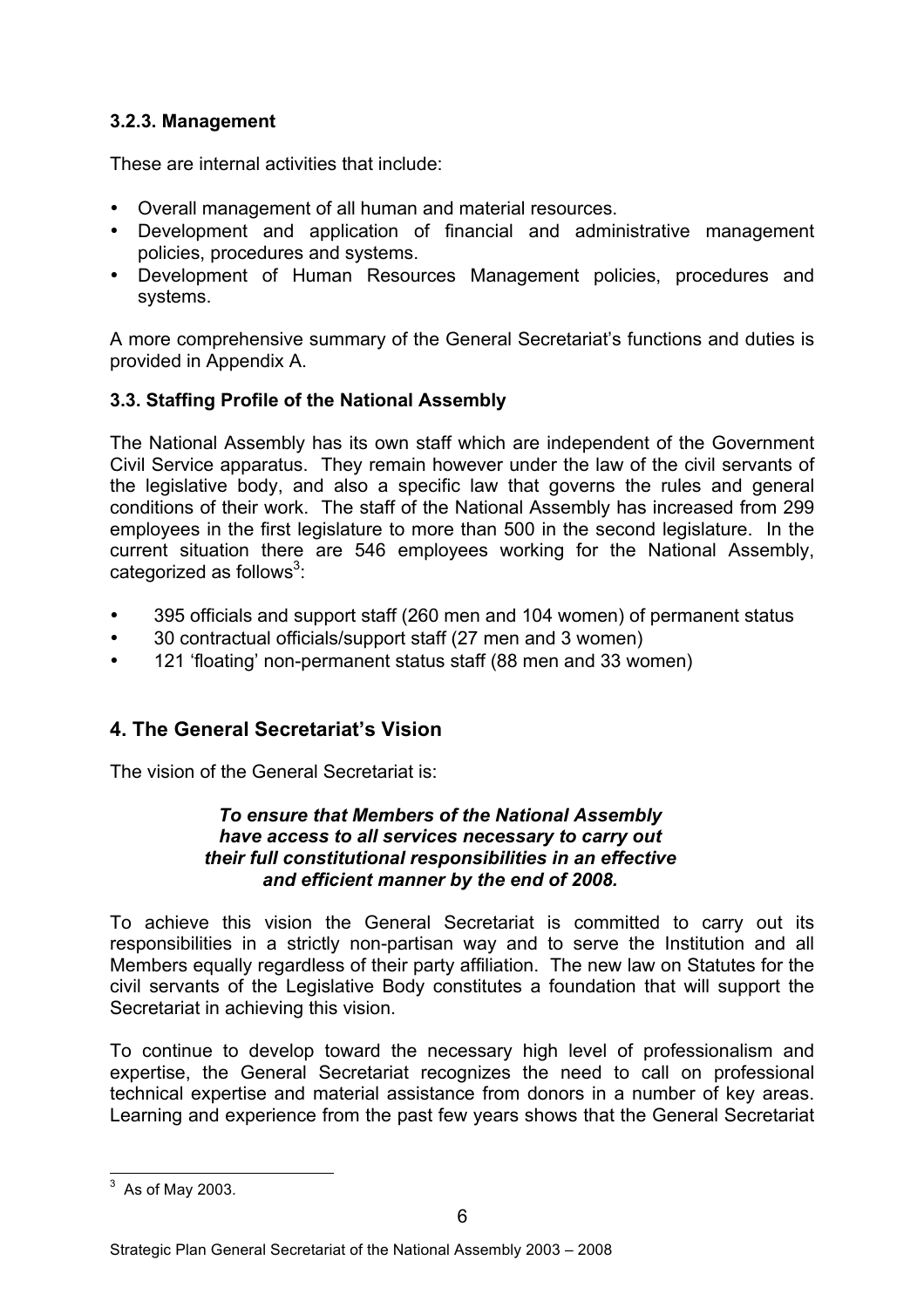has not yet met the high expectations of the leadership, the Members of the National Assembly and its serving Commissions.

In order to become a well-functioning Institution that provides the National Assembly, elected Members, and Cambodian citizens with a responsive, non partisan professional service, the Secretariat will adopt the following two complementary strategic approaches.

- First, the Secretariat will make maximum use of all currently available resources to strengthen management capacity, improve operational services, establish the required policy infrastructure, and acquire needed equipment and material assets.
- Second, the Secretariat will try to obtain additional assistance from donors and other partners and will direct those resources in a coordinated, integrated manner, based on the documented plans and priorities approved by President of the National Assembly.

In a more concrete manner, these two approaches will be combined to:

- **EXTERGHERIM** Strengthen the skills of the current human resources, develop managerial capacity and focus on the need to improve the ability of the procedural and legislative researchers.
- ! Provide adequate and modern working tools to staff; and ensure the on-going review of organizational structures and systems at all levels in order to adapt to new situations.
- ! Develop more effective communication processes to link procedural, legislative, and subject matters considered by the Assembly and its commissions.
- ! Actively seek additional assistance and donations from national and international partners and utilize these resources in an appropriate manner based on wellplanned program designs that are approved by the Permanent Standing **Committee.**
- ! Encourage the participation of civil society in parliamentary activity.
- ! Integrate gender equality considerations in all managerial undertakings.
- ! Seek opportunities to initiate and maintain open, regular cooperation with the Senate at all levels.
- ! Consult and include staff in institutional projects such as reviews of internal procedures, new members orientation programs, and design of space in new parliamentary buildings.
- ! Improve communication with staff to help them acquire a sense of pride for the parliamentary institution.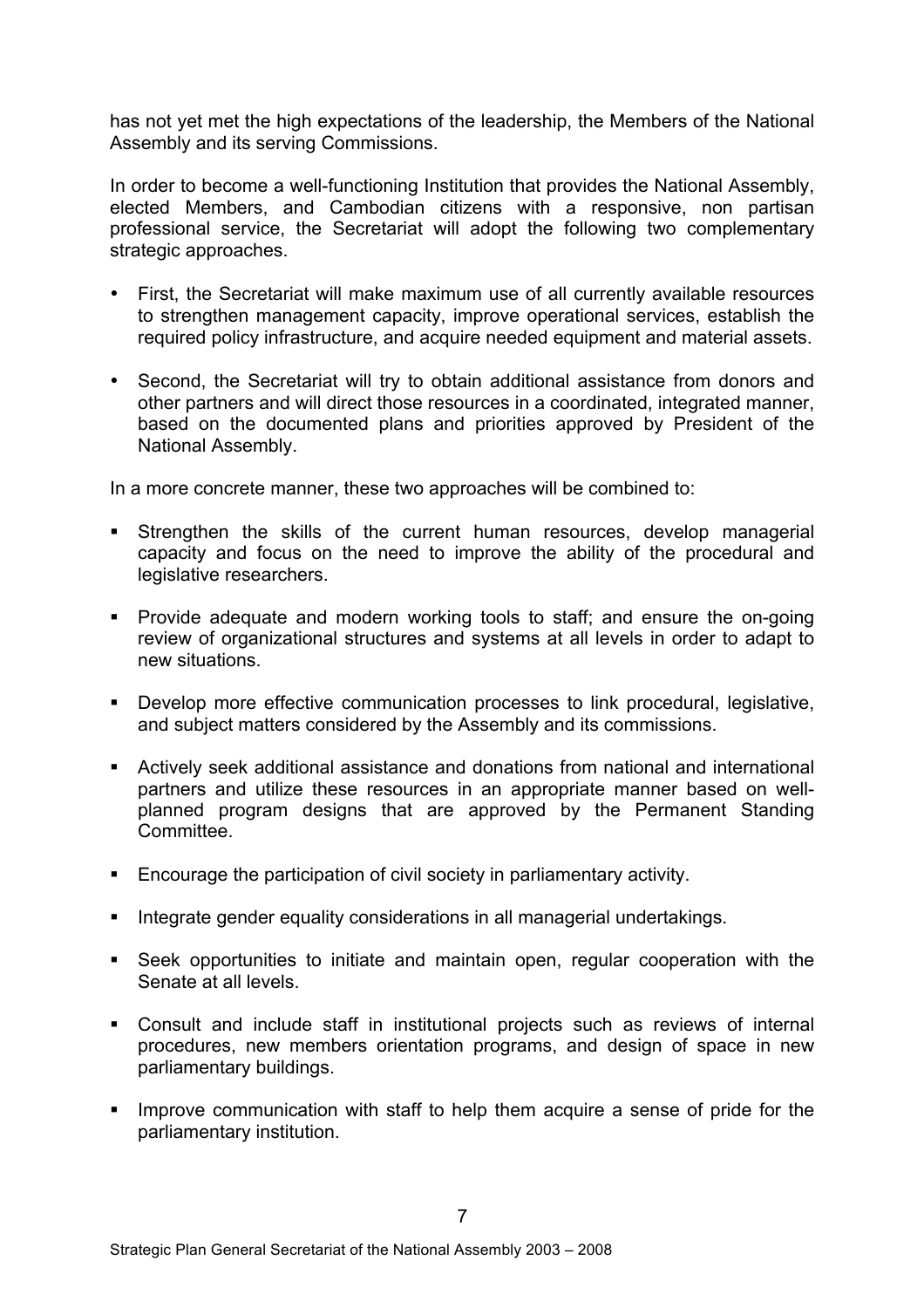The General Secretariat will also ensure that activities undertaken in the context of special assistance projects with aid agencies are in line with the broad strategies in this plan and that they will avoid duplication of effort, and the redundant use of resources. See Appendix C for details of the activities.

### **5. The current potential to develop and improve services**

### **5.1. Staff competence and capacity**

Since the formation of the Secretariat in 1993, staff and officials have developed a range of competencies based mainly on their work experience in an attempt to provide a satisfactory level of service to the National Assembly. The Secretary-General and senior managers are supportive of staff training and development, and the staff have a reasonable understanding of the role of the National Assembly and of the Secretariat. Members of Parliament understand the need for Secretariat staff training and support this need.

Through a process of donor support, managers and professional staff have participated in different training programs and have developed a general understanding of their roles and responsibilities, in addition to understanding the challenges the National Assembly experience when attempting to perform its duties effectively and efficiently.

Previous staff development programs have been aimed at building the expertise of managers and staff in particular professional fields such as legal training provided through the Konrad Adenauer Foundation (KAF), Canadian International Development Agency (CIDA), Canada-Cambodia Legislative Support Project (CCLSP), and the International Parliamentary Union (IPU). Larger capacity building projects, in particular the five-year CCLSP and the three-year United Nations Development Programme emphasized developing staff capacity and competencies more generally. These programs and other initiatives have offered training in a variety of topics such as general management, library services, computer skills and foreign language courses. Additionally, middle and senior-level managers were trained at the Royal School of Administration, and studied English language at local centers of education. A smaller number of private institutions have also provided training and study tours abroad to help Secretariat staff gain direct experience of work in other countries with more developed parliamentary systems and processes.

Working conditions for staff members are considered good compared to some other civil servants, and staff respond enthusiastically to training programs. Overall, staff are considered to be motivated; and in most areas, the level of staffing is considered sufficient.

An important factor to consider in terms of staff capacity and competence is to fully acknowledge that until recently staff of the National Assembly were appointed to their positions based on party-political affiliation. However, recent improvements in staff policy has meant that a non-partisan General Secretariat Parliamentary Staff now supports the work of the Secretary-General, and that staff are appointed and promoted on individual merit.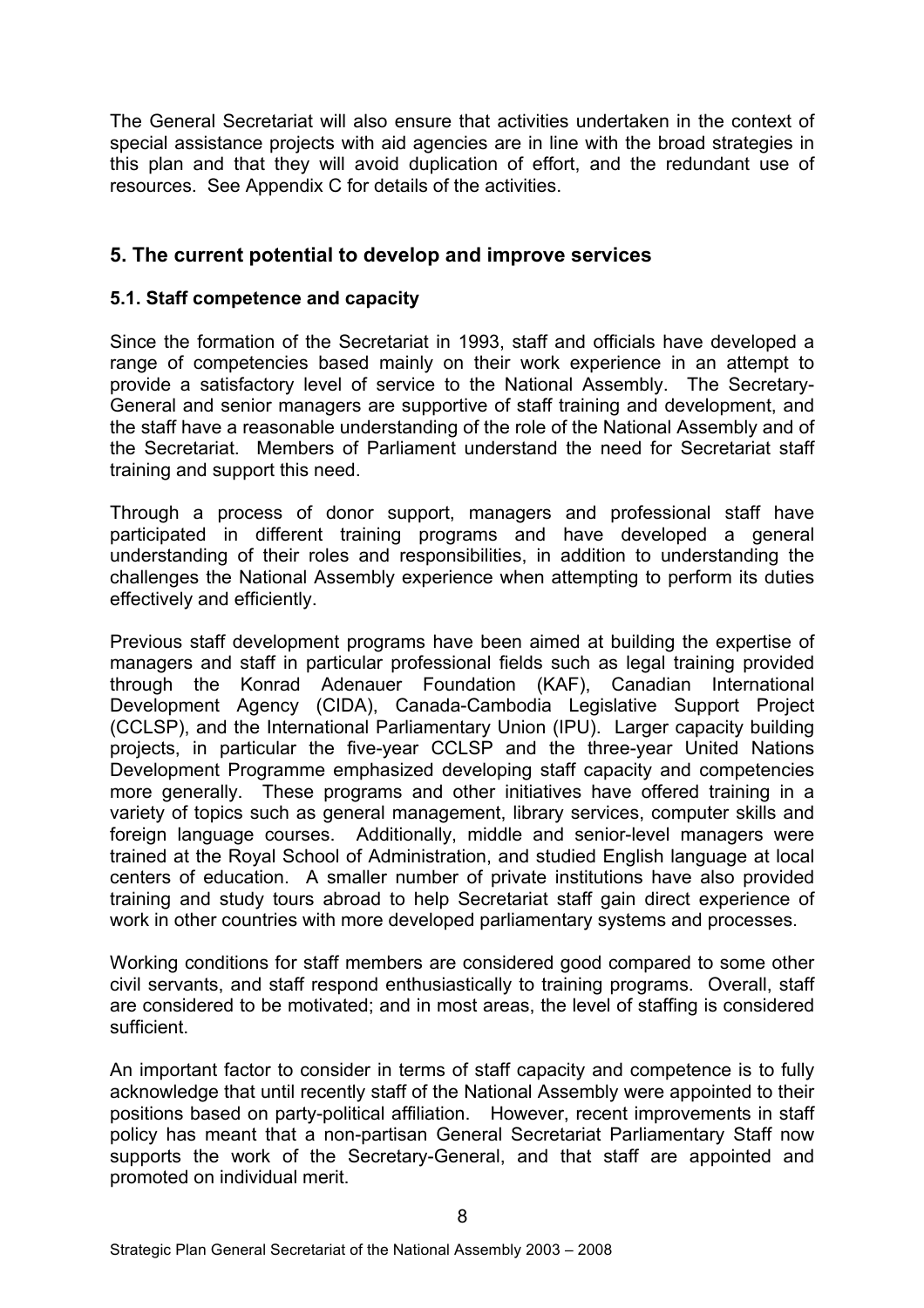Significant momentum has been built in terms of developing staff capacity at both a specific and general level and it is now important to focus these improvements into priority areas that contribute to the overall improved efficiency and effectiveness of the National Assembly.

### **5.2. Buildings and Facilities**

A building for the Commissions of the National Assembly was officially opened in December 2000 and equipped with the necessary office equipment. This building is used as offices and Meeting Rooms for the nine Commissions and the Members of Parliament. The National Assembly Hall for Plenary Sessions was renovated and returned to use in November 2002 and is now equipped with modern technical facilities and features. A new building for the National Assembly is due to be completed in the next few years.

### **5.3. Services provided to the National Assembly**

The General Secretariat has provided administrative and financial services to the National Assembly as well as legal and legislative analysis relating to draft laws, proposed laws and the establishment of procedures for plenary sessions of the Permanent Standing Committees, and National Assembly Commissions. Examples of this work include arranging protocol services for the reception of foreign parliamentary delegations; arranging international organizational visits to the National Assembly; recording and preparing minutes of meetings; and organizing meetings and standardizing procedural forms.

### **5.4. Support to Public Consultations**

The General Secretariat has developed experience in organizing public forums that enable exchanges of ideas between Members of Parliament and non-governmental organizations (NGOs) on draft and proposed laws and other issues. This experience is limited, but is a good start in assisting the National Assembly to become more effective in its future outreach initiatives.

Provincial Offices of the National Assembly located in 24 municipalities and provinces throughout the country provide a communication link between voters and their Members of Parliament.

# **5.5. International Relations**

The Secretariat General has established good relations and is linking cooperatively with the General Secretariats of many foreign parliaments. These include:

- International Parliamentary Union (IPU)
- Asia Pacific Parliamentarian Forum (APPF)
- Asian Inter-Parliamentarian Organization (AIPO)
- Association of Asian Parliamentarians for Peace (AAPP)
- Assemblée Parlementaire de la Francophonie (APF)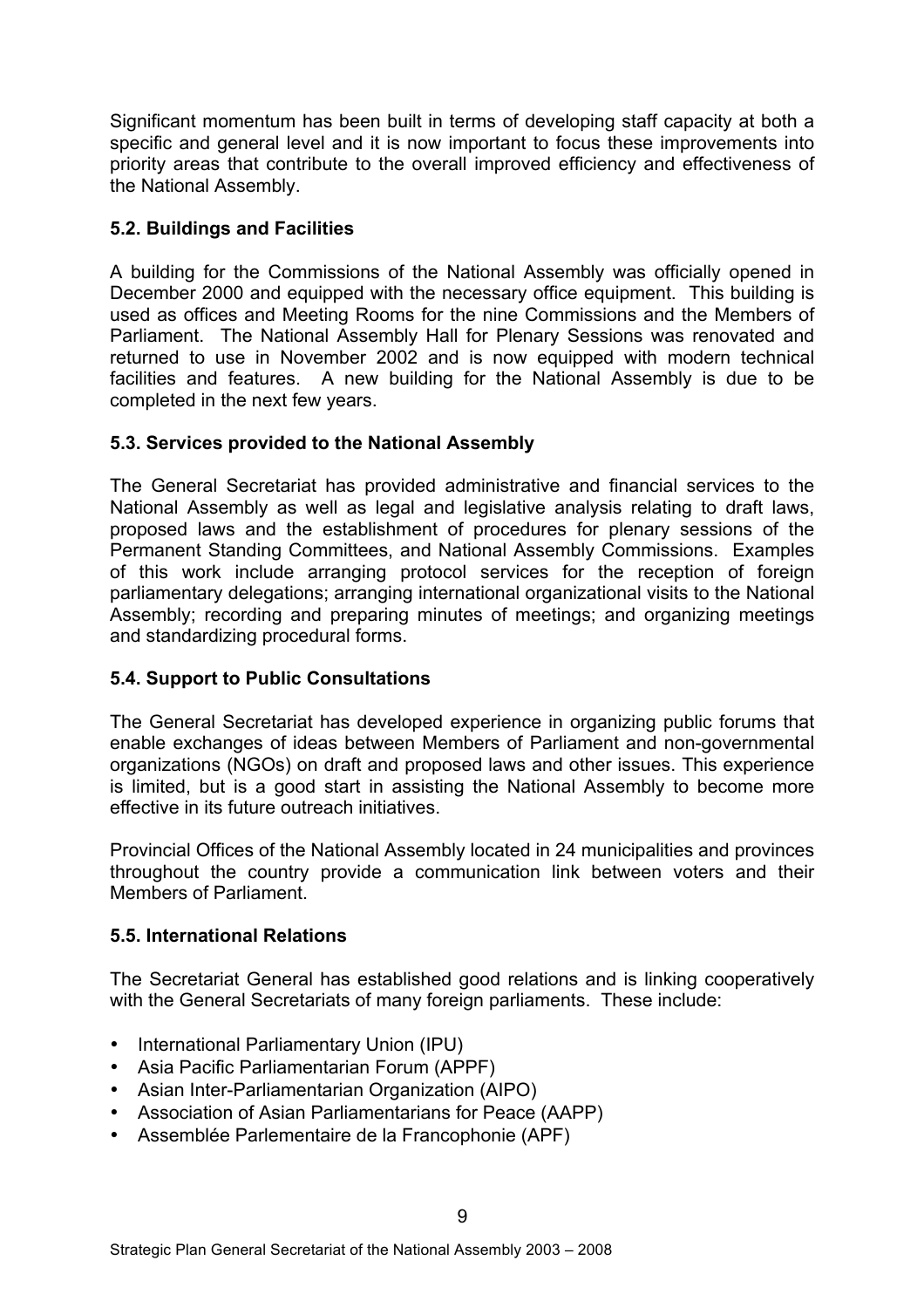Relationships such as these facilitate the exchange of ideas and knowledge and allow the Secretariat to learn about good practice from other institutions.

### **6. Obstacles to the development of effective quality services**

A number of obstacles have been identified which prevent the General Secretariat from developing and delivering quality services to the National Assembly. These obstacles have been grouped according to the most appropriate 'program' heading and are reported on in detail below.

### **6.1. Human Resource Management and Development**

In accordance with similar practice elsewhere in the Cambodian civil service, Parliamentary staff have in the past been selected and appointed based on political quotas in line with the spirit of national reconciliation. This situation resulted in many staff positions being filled by individuals who do not necessarily have the knowledge, skills and experience to adequately carry out their roles and responsibilities. As a consequence, a very significant number of staff do not possess the professional skills to meet the requirements of their jobs.

This situation has resulted in skill shortages in areas such as legislative analysis expertise, administration, communication, management of human resources, handling information, financial management, report writing and writing official minutes. The Baseline Study indicates that despite some improvements in these areas, a significant gap still exists in employees' capability to perform their role and responsibilities according to normal expectations. Another consequence of the partisan appointments system was the level of 'mistrust' that developed between Members of Parliament and the staff of the Secretariat, and this has caused low selfesteem amongst some Secretariat staff.

The political quota system for appointing staff is starting to change, and hiring employees based on merit has already started. The 'Law on Statute for Civil Servant of Legislative Group<sup>4</sup> states that employees of the three institutions<sup>5</sup> falling under this law, will execute their work in a non-partisan manner and will be selected on the principle of merit and competence. This represents a crucial turning point and has the potential to change the inherently politicized way of recruiting staff in both the National Assembly and the Senate. Although this new Law has recently been adopted by Parliament, detailed specific regulations have yet to be developed.

There is an important need to update and develop Statutes, Internal Rules and Manuals of Procedures to help govern the work of the Secretariat. The National Assembly Secretariat has no human resource policies or procedures to guide managers in managing their employees. As a result, management of employees is not standardized with predictable consequences. Vacant positions of officials and staff have neither been largely advertised nor filled by way of a fair, open and proper process.

 $<sup>4</sup>$  13 February 2003.</sup>

<sup>&</sup>lt;sup>5</sup> Constitutional Council, Senate and National Assembly.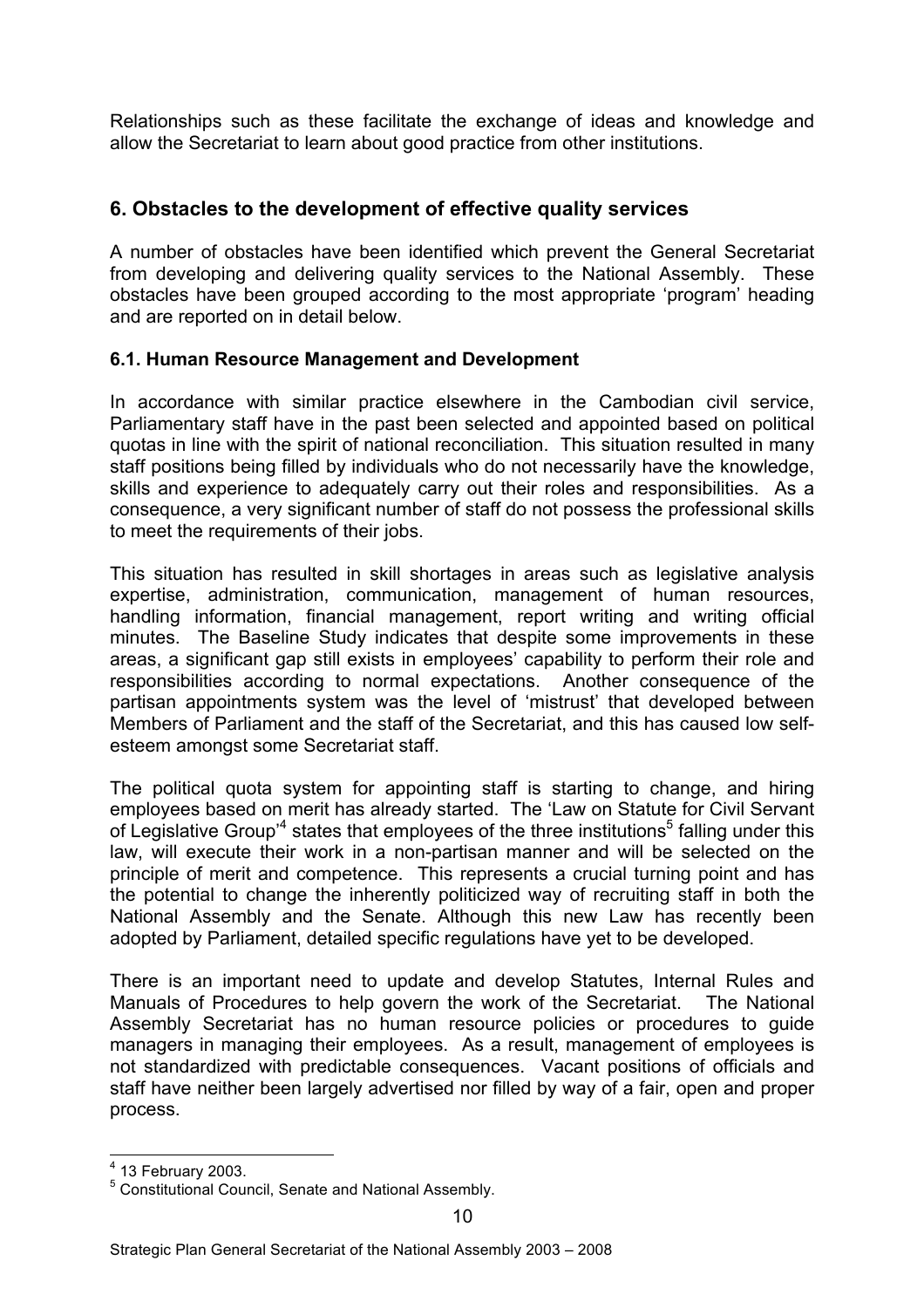No specific job descriptions exist to inform staff about their duties and areas of activity. The appointment of officials is not governed by established and clear guidelines and the recruitment of women staff to the Secretariat has not reflected the spirit of gender equality. Addressing this latter point is of particular importance for the Secretariat to demonstrate its commitment to gender equality. A very small number of directors and senior managers are women and there is a real need to develop specific recruitment policies aimed at increasing the number of female staff in the Secretariat, specifically to senior positions.

Management capability has been improved during the last two legislatures, but has not yet reached a satisfactory level. Managerial responsibilities remain centralized and delegation to subordinates remains limited. Staff meetings aimed at exchanging ideas and finding ways to alleviate minor issues rarely happen. There is no effective communication or exchange of information between units, nor are there regular meetings in which senior managers can work together as an effective management team.

There are no clear guidelines or directives designed to control expenses, equipment or logistics; and there is a need to improve the transparency and accountability in each of these areas of work. Monitoring the productivity of past work also needs to be improved and financial auditing exercises need to be regularly conducted.

As in most areas of the Cambodian civil service, salaries for civil servants are low and do not reflect the economic realities of living in Cambodia today.

### **6.2. Provision of services to the National Assembly**

Generally speaking, Parliamentarians acknowledge the good services offered by the Secretariat, but indicate that currently these services do not fully met the demands of the National Assembly. The level of knowledge and skills of General Secretariat staff, for example in priority areas such as the analysis of draft laws and proposed laws, legal research, report and administrative writing, preparation of minutes of proceedings etc. remains low.

Despite the many efforts to improve these services, Members of the National Assembly continue to express their lack of satisfaction with the quality of the work produced by the General Secretariat. Furthermore, professional relations between the National Assembly civil servants and Members of Parliament still need to be improved, especially in terms of creating respect, and appreciating the value of the work carried out by parliamentary staff.

### **6.3. Information Services**

Disseminating information relating to the activities of the National Assembly has not been particularly effective. This has mainly been due to two reasons. The first reason is the lack of a separate radio and television station, and the necessary Information Technology resources that would allow information to reach the public throughout the Kingdom of Cambodia. The second reason is the low level of national funds allocated to the Secretariat for its dissemination duties.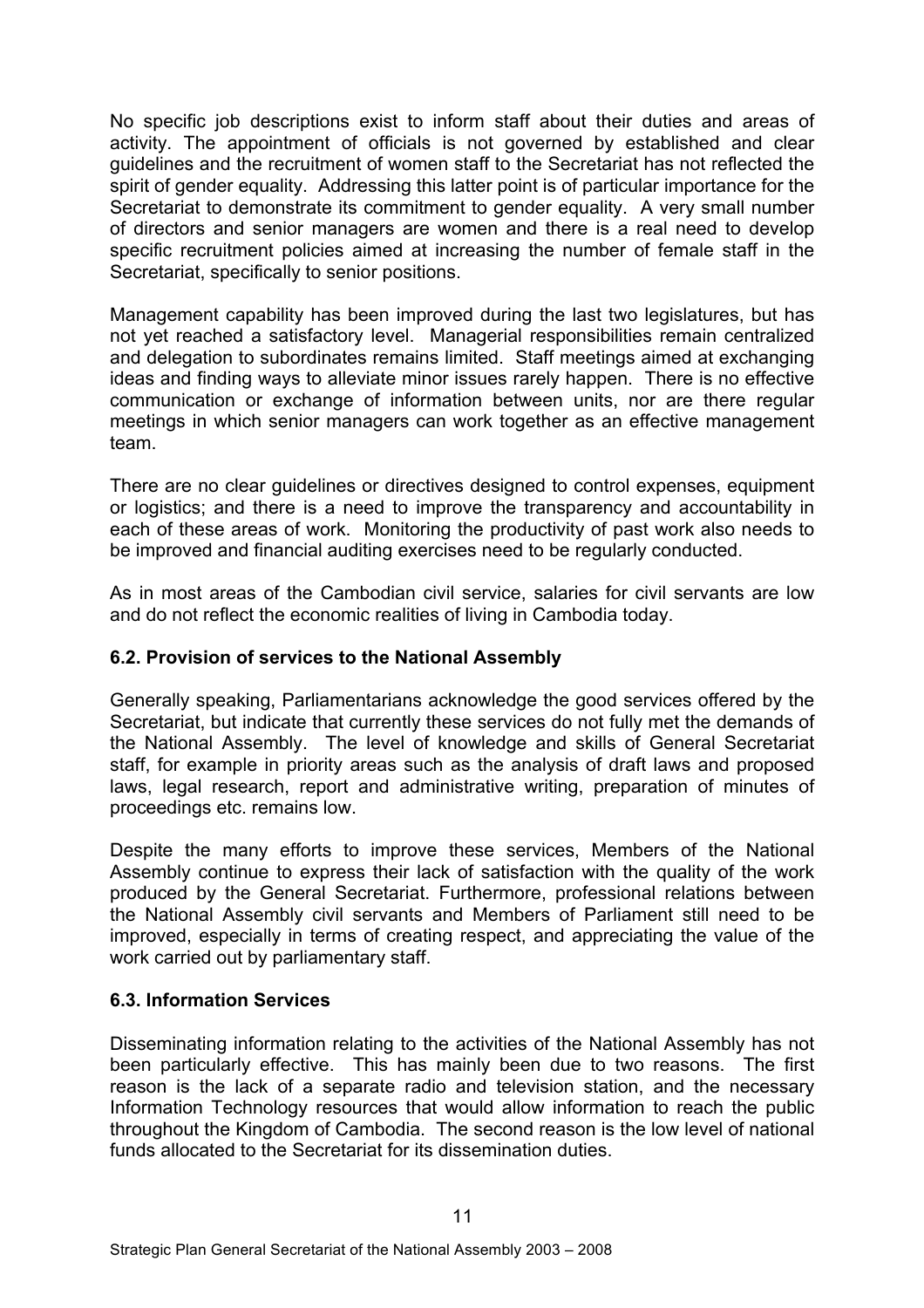There is a need to improve the production of parliamentary records and develop ways to improve public access to these records. Many staff lack any experience of how a modern parliamentary information system functions. There is a lack of useful documentation specifically designed for Members, staff and the public on the various working aspects of the Cambodian Parliament. Furthermore, new Members elected to Parliament can find little relevant literature to induct them in the workings of the parliamentary system, or information that clearly describes the roles and responsibilities of various departments, committees and other relevant procedural functions.

The monthly National Assembly Information Bulletin is somewhat limited in scope. It focuses mainly on protocol and international relations and provides little detail about the legislative activities of the House. There is a need to include in the bulletin an executive summary (in English and/or French language) to enhance its usefulness at both a local and international level. The above constraints are primarily due to a lack of human and material resources. Equipment is old and in many cases obsolete: printing facilities are unable to cope with the demand. As a consequence, the Secretariat is not able to fully support Members and Commissions in this important information dissemination role.

### **6.4. Public Relations**

Relations with the public, as well as some national and international institutions are not considered satisfactory. There is a lack of communication with the population generally and no systematic means of undertaking official consultation exercises with civil society. The main reason for this is because the General Secretariat does not possess sufficient public relations expertise and experience.

This situation is made more difficult because officials and support staff of the parliamentary offices in municipalities and provinces are frequently unclear about their duties and responsibilities in providing services to the National Assembly, as well as being ill-equipped to do this work.

### **6.5. Information Technology**

The General Secretariat of the National Assembly is essentially an information-driven organization. However, the existing facilities require upgrading and it lacks a proper up-to-date informatics network – the normal working tools in any well-functioning legislature. In most areas of work, personnel are required to share computer workstations. A small number of computers are connected to the Internet but there is no computer network to allow the transfer and sharing of data. This situation means there is no reliable mechanism for creating or maintaining an 'institutional memory' and no reliable and safe system for storing official parliamentary documentation or retrieving it once stored.

In a Parliament intending to modernize its operations and give members of the National Assembly accurate, timely and complete information; staff are at a great disadvantage because of this information technology gap. This may be the single most significant obstacle to making institutional progress in the Secretariat in the medium to longer-term. Furthermore, the effectiveness of computer training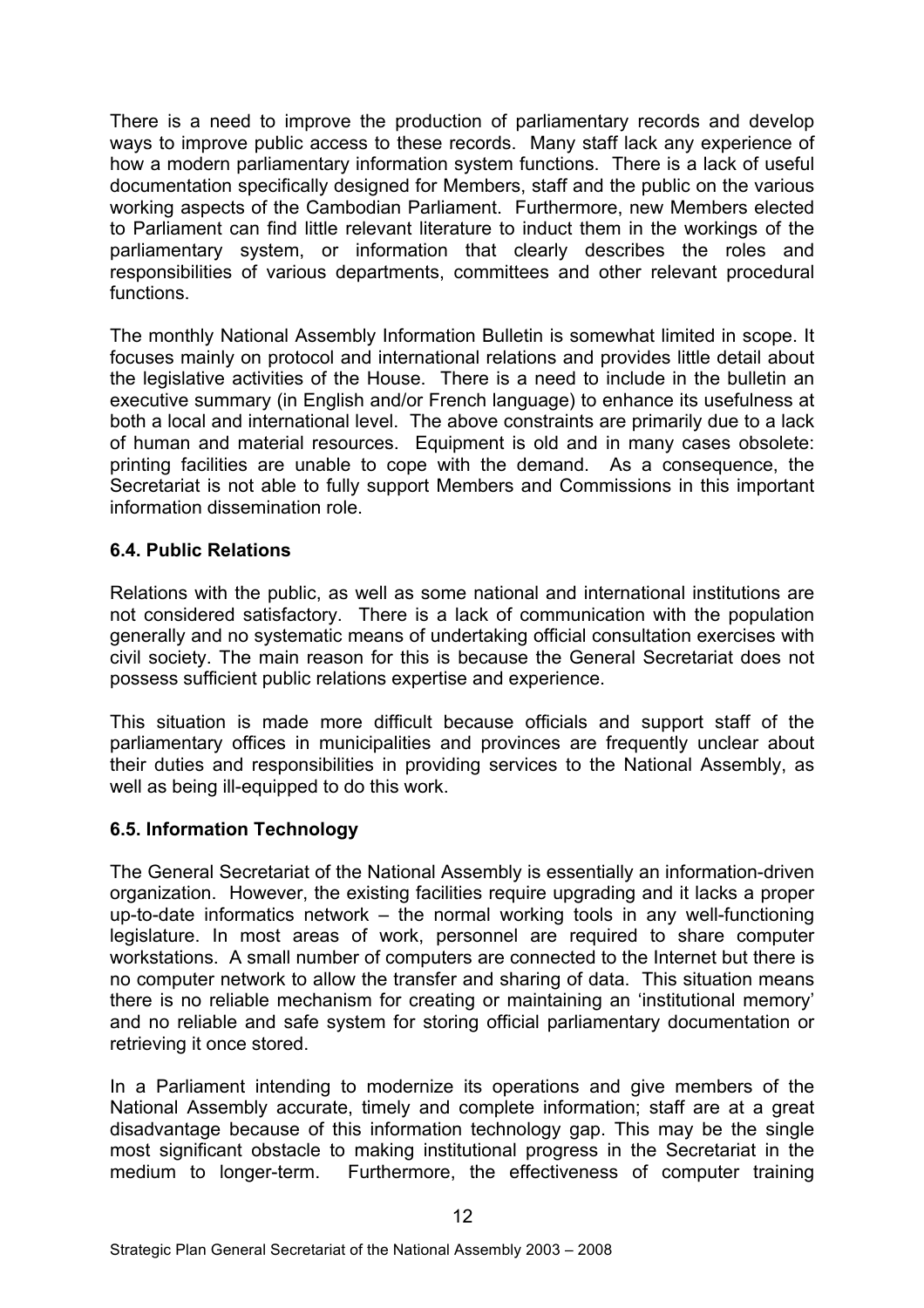programs is significantly reduced when participants return to their work place and cannot apply or practice their newly acquired skills because the availability of equipment is so limited.

### **6.6. Buildings and facilities**

The General Secretariat does not have adequate premises to do its work. Office accommodation is dispersed over a number of different buildings, work areas are too small for effective working and in many cases staff are required to share offices. Departments are unable to communicate in a meaningful way, and working time is lost through the need to hold meetings at different locations. The lack of suitable information technology and lack of IT networks contributes greatly to this problem.

# **7. The Secretariat's Priorities**

The General Secretariat has identified a number of key priorities that will need to be addressed if it is to realize its vision. These priority areas focus on developing and delivering a better service to the National Assembly. They are as follows:

- Strengthen the human resource capacity of the General Secretariat and the administrative system so that parliamentary services are provided in a way which meet the expectations of the National Assembly.
- Upgrade information systems, and communication technology and techniques to better disseminate information to Members of Parliament, so that Members can perform their duties as parliamentarians by communicating more effectively with the population.
- Improve public relations with the general public and civil society, including establishing a mechanism for public hearings.
- Improve the capacity and skills of the provincial and municipal office staff.
- Furnish the General Secretariat with appropriate office space.
- Establish effective relationships with national and international institutions aimed at supporting the National Assembly in its overall aims and objectives.

These priorities have been developed into a number of goals which are detailed in the section below.

# **8. Strategic Goals**

In order to achieve its vision within a five-year period, the General Secretariat has developed seven strategic goals in 7 program areas. This is an ambitious number, however, some of the goals are specific and quite achievable in the short to midterm. The Strategic Goals in full are:

### **Program Goal 1: Human Resource Management and Development**

*Strengthen the capacity, professionalism and expertise of the National Assembly Civil Servants to allow them to fully meet the expectations of Members and Commissions of the National Assembly.*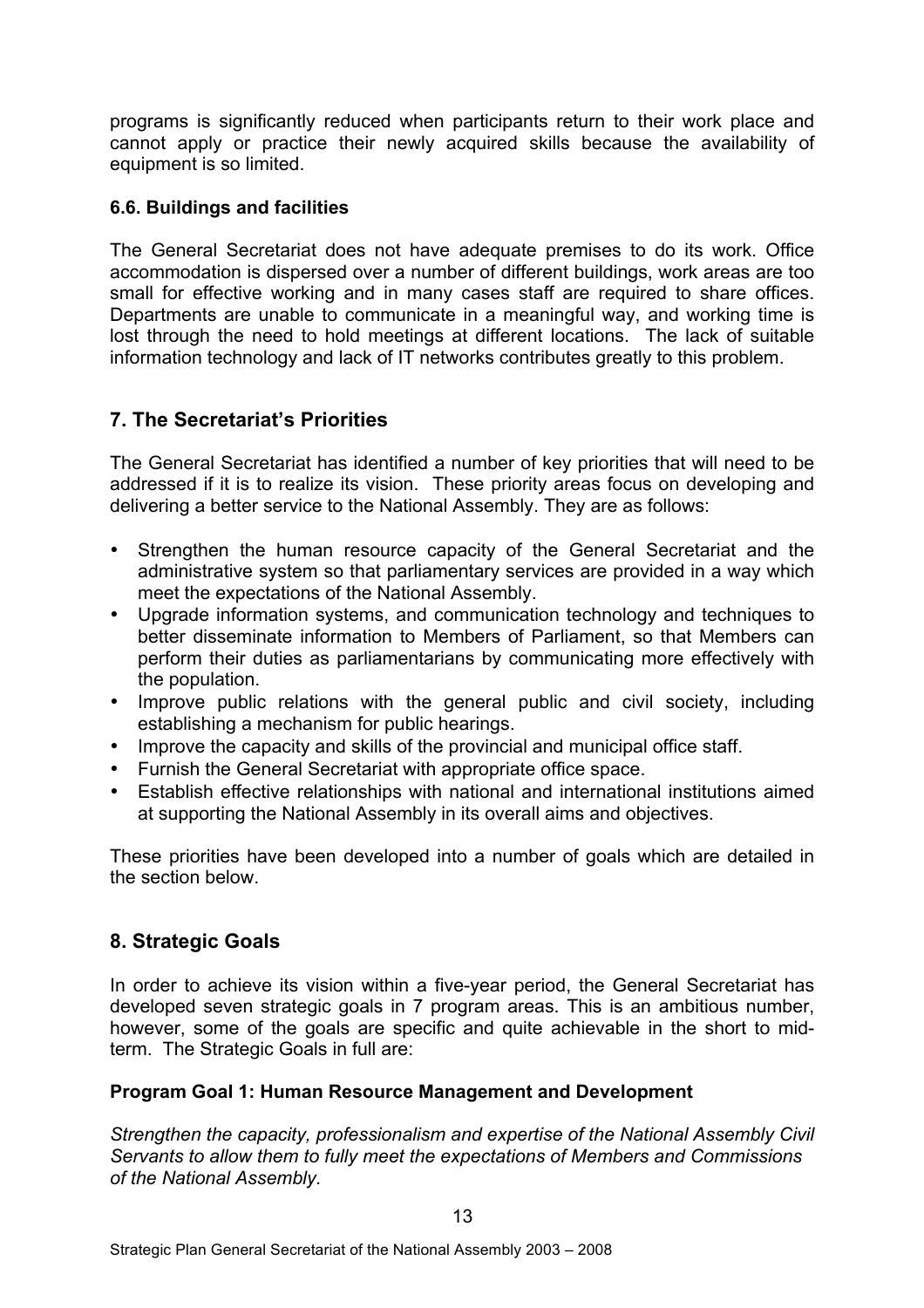#### **Program Goal 2: Management structure, systems, policies and procedures**

*Improve the overall management of human and material resources by developing effective structures, systems, policies and procedures.*

#### **Program Goal 3: Information strategy and systems**

*Develop an information strategy that includes planning and installing a modern information system and information technology infrastructure with equipment to serve the National Assembly.* 

#### **Program Goal 4: Information dissemination**

*Enhance the information and educational programs and products of the Secretariat to better inform all Cambodians and the international community of the role and activities of the National Assembly.*

#### **Program Goal 5: General Secretariat office accommodation**

*Acquire appropriate and improved accommodation, on a concentrated site, that allows for effective and efficient management and the facilitation of interdepartmental contacts.*

#### **Program Goal 6: Provincial and municipal offices**

*Support and equip municipal and provincial offices to better manage public complaints and enquiries, as well as responding to citizens requests for assistance.*

#### **Program Goal 7: Relations with national and international institutions**

*Improve the Secretariat's capacity to develop and maintain relations and contacts with national institutions, non-governmental organizations, the public, civil society, the press, foreign parliaments and Parliamentary Commissions.*

These goals, although distinct in terms of program areas, are designed to be complementary to each other.

In the following section, the strategic goals are presented in more detail, and the activities that need to be taken to achieve each goal are identified.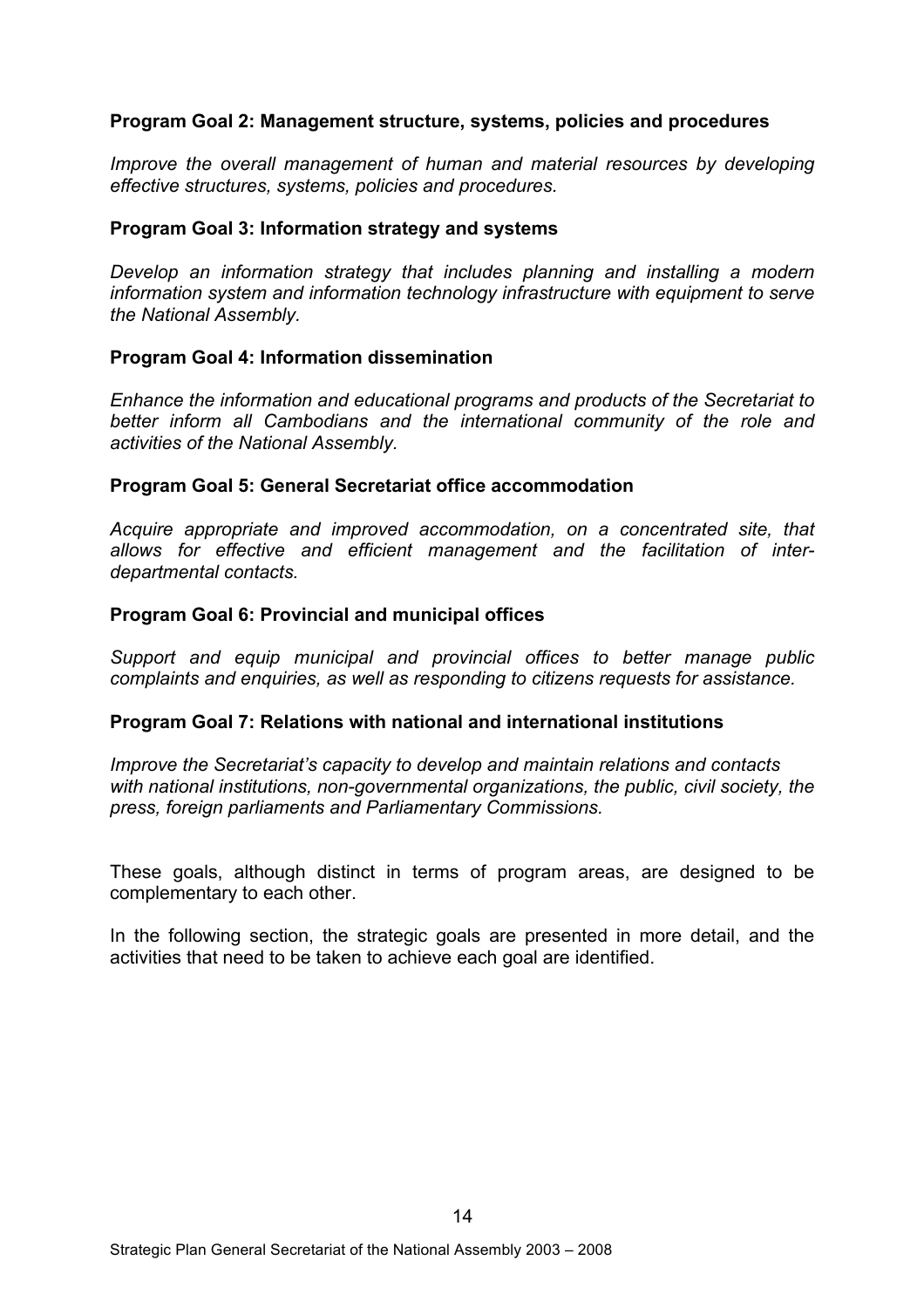### **9. Strategic Goals and Activities**

### **9.1. Human Resource Management and Development**

### **Program Goal 1**

### *Strengthen the capacity, professionalism and expertise of the National Assembly Civil Servants to allow them to fully meet the expectations of Members and Commissions of the National Assembly.*

Parliamentary efficiency and effectiveness anywhere in the world relies on having well trained, skilled and motivated staff. Strengthening the capacity and professionalism of Secretariat staff to deliver satisfactory services to the National Assembly is an essential feature of this strategic plan. Such initiatives must start with improving and developing Human Resource Management and Development policies and procedures, which focus on fair, open and equal processes for the selection and promotion of staff – especially women. Developing the capacity and skills of staff to deliver a more professional, quality-orientated service to the National Assembly is essential not only for improved services, but also for the motivation of the parliamentary staff themselves.

Many of the services that need to be improved are specific. Capacity building initiatives need to be undertaken to improve services in translation and interpretation, recording and transcribing, minute taking, archiving, and communicating with stakeholders in English. Complementary to this approach is the need to train people to develop systems for recording and transcribing parliamentary sessions, archiving material and creating the necessary safe storage and security systems needed to protect important documentation and material. Central to this objective is the need to mobilize donor support for the supply and installation of appropriate systems, and the training of staff in these professional support roles.

### **Major Activities**

- ! Develop and implement human resources policies and procedures to guide managers in managing Assembly employees with respect to the 'Legislative Civil Servants Law' and regulations, including developing fair, open, competencebased staffing and promotion processes.
- **Establish standardized job descriptions for all National Assembly positions.**
- ! Take necessary and specific measures to promote and ensure increased participation and the appointment of women in all work activities, so there is equality with male staff at all levels and positions e.g. managerial and specialist roles.
- ! Design and deliver training and development programs based on the priority needs of the leadership, Members and Commissions to enhance the capacity and competency of managers, specialists and employees.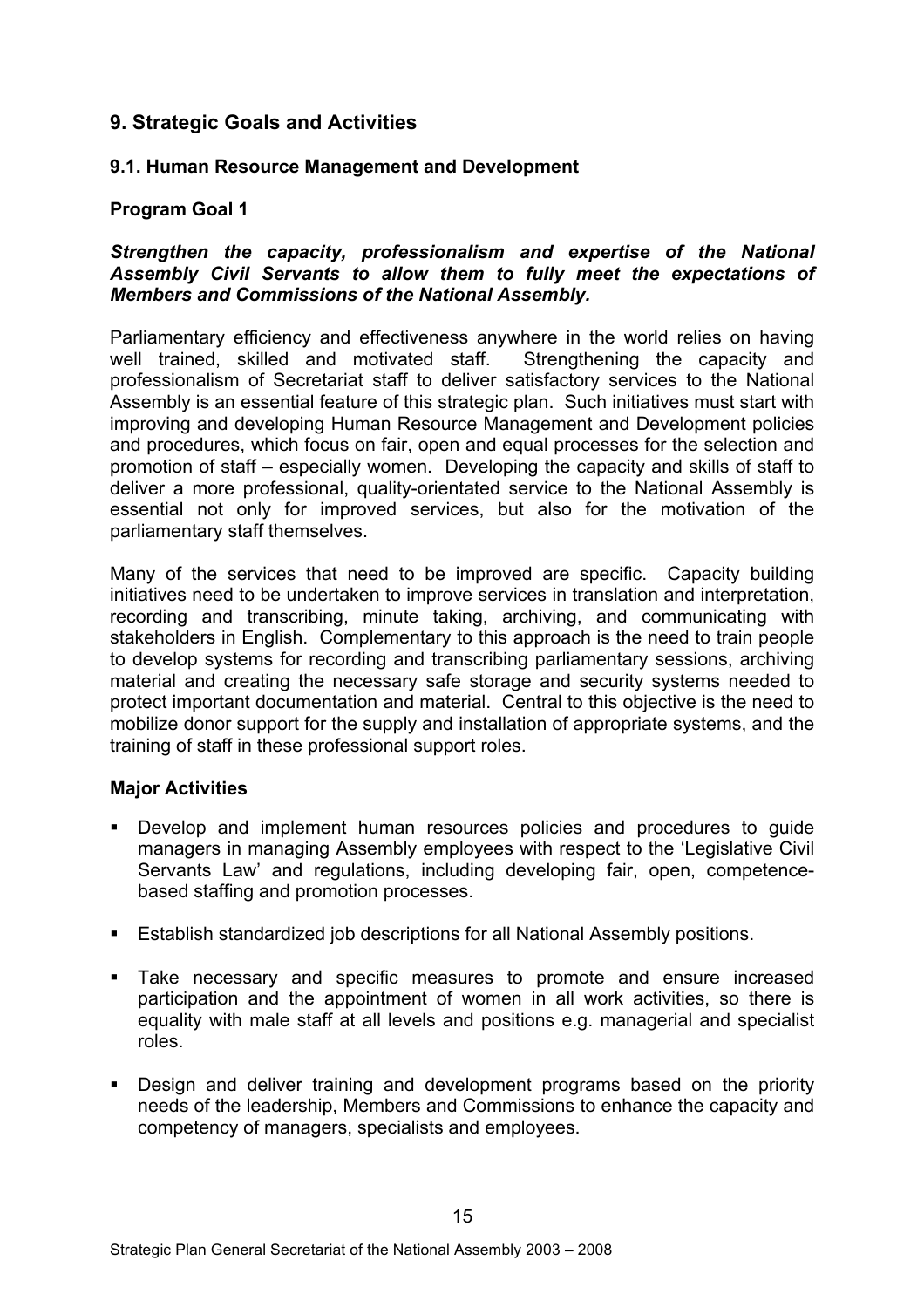- ! Identify with donors, suitable national training courses (or overseas courses when necessary) for official translators and interpreters, and other relevant expertise.
- ! Ensure established donor support projects are effectively coordinated and specifically respond to capacity building needs and priorities of General Secretariat staff.
- ! Train legal assistants and analysts to assist Members and Commissions in executing their legislative review and oversight duties.
- ! Deliver skills-based training to help staff meet their specific responsibilities (e.g. report writing, preparation of minutes, computer skills).
- ! Design and deliver training programs to meet the specific requirements of provincial and municipal Assembly office staff.
- ! Establish an in-house multidisciplinary team for Human Resource Development to assess training needs, provide regular training, and match in-house training needs to capacity building available elsewhere, in order to increase the capacity of officials and support staff of the General Secretariat.

### **9.2. Management structure, systems, policies and procedures**

### **Program Goal 2**

### *Improve the overall management of human and material resources by developing effective structures, systems, policies and procedures.*

Effective management structures, systems, policies and procedures are key to a smooth running General Secretariat. These characteristics are the mainstay of management and administration and enable both human and material resources to be utilized in an optimum way, and importantly, to ensure transparency and accountability in financial matters. Once improved structures, systems, policies and procedures are adopted as the standard way of working, it would be reasonable to assume that other improvements in service would automatically follow. In order to achieve this, however, there is a need to look at the existing structure of the Secretariat organizational units and adjust them in ways that bring about an improvement in overall effectiveness and efficiency.

In many cases, General Secretariat departments need support to bring about improvement (in terms of quality and performance) in their systems, policies and procedures. In some cases, specific and clear strategies need to be developed that support departments through this change process, but this can only be done after thorough needs assessments have been conducted.

Focusing specifically on improving the Secretariat's service to Members of Parliament, many of the recommendations concentrate on improving information flow, and the need to simplify procedures that smoothen the procedural process and distribution of legislative documents. This requires the standardization of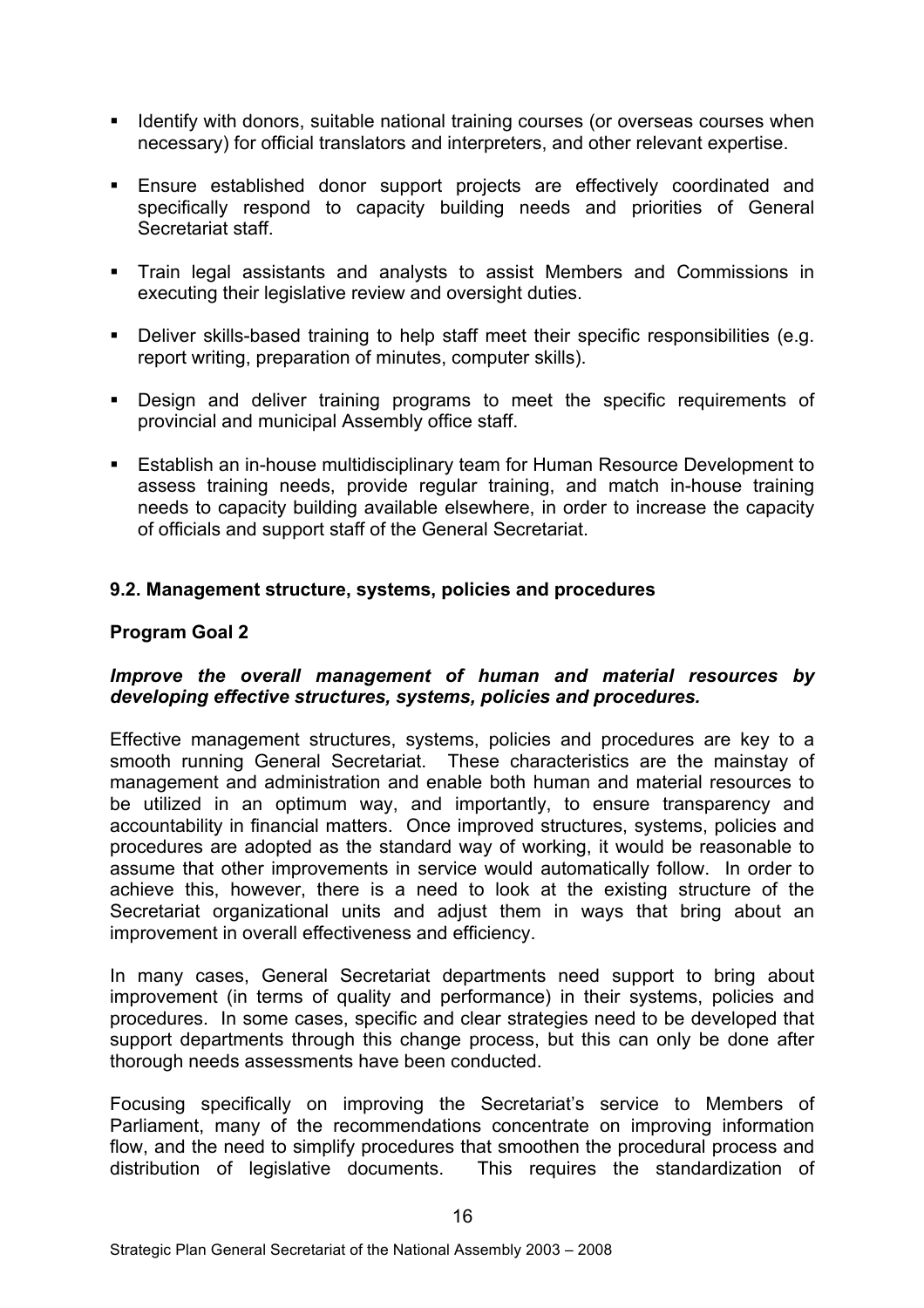communication and procedural channels between Parliament and line ministries to ensure that there is sufficient access to information that enables and enhances legislative review processes. Supporting Members of Parliament to become more efficient in their own work is also a key function of the General Secretariat; this can include organizing briefings on social and development matters; and arranging talks on draft laws by independent experts.

At a more basic level, there is a need to prepare background documentation for newly elected Members, that clearly describes their role, the workings of Parliament, and the services available to them through the Secretariat. The range of needs is broad. However, much of what needs to be done at a basic level has already been identified through the Baseline Study and other ongoing analyses.

### **Major Activities**

- ! Update and develop procedures, regulations and policies on issues such as staff recruitment and promotion (with a concern for gender equality), use of logistics etc.
- ! Develop and implement comprehensive and financial management guidelines approved by the Permanent Standing Committee.
- ! Prepare a strategy to introduce a more appropriate recording and transcribing system for plenary sessions and commissions, seeking donor support for installation of new systems, and updating of existing systems.
- ! Develop and implement specific regulations for the application of the new 'Legislative Civil Servants Law'.
- ! Develop simplified procedures and rules, and a rationalization of administrative procedures aimed at improving information flow.
- ! Prepare documentation that clearly describes the role of Members of Parliament, the workings of Parliament, and the services available to them through the Secretariat.
- ! Review and update the roles and responsibilities of organizational units and adjust Secretariat structures for improved effectiveness and efficiency.
- ! Establish a process in which Members of Parliament are supported in their work by helping to organize briefing sessions on social policy matters and draft legislation.
- Improve security systems (for both personnel and materials, documents etc.) in preparedness for a more 'open house' style Parliament (e.g. organizing exchange visits with other parliamentary institutions and training staff accordingly).
- ! Arrange for study tours in foreign parliaments, universities, institutes etc. so that staff can learn best practice of other legislatures.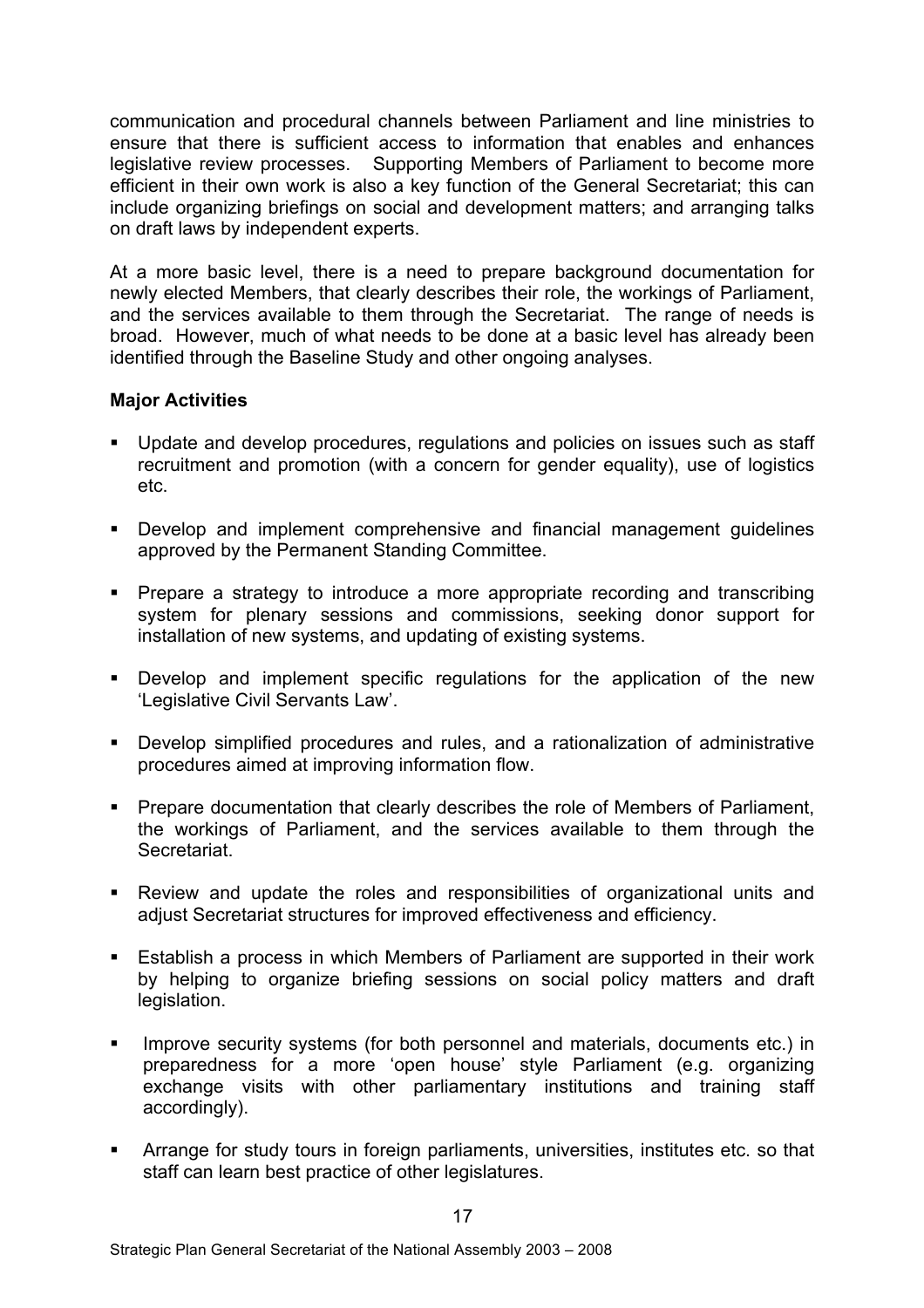### **9.3. Information strategy and systems**

#### **Program Goal 3**

#### *Develop an information strategy that includes planning and installing a modern information system and information technology infrastructure with equipment to serve the National Assembly.*

Having a well-functioning, modern communication infrastructure is essential if the General Secretariat is to improve its overall service to the National Assembly. Developing a strategy for the installation of a communication system that enables the timely exchange of information and increases the level of internal networking is an important first step in achieving this goal. This approach needs to be complemented by developing the capacity of staff in information technology skills, by providing thorough customized training and appropriate documentation. Achieving this goal will allow the creation of systems designed to electronically document the workings of Parliament through the introduction of electronic catalogues and electronic libraries.

#### **Main Activities**

- ! Undertake a comprehensive review of the current Information Systems (IS) and Information Technology (IT) situation in the National Assembly in cooperation with the Senate.
- ! Conduct a thorough informatics needs analysis relating to the administrative, material and legislative needs of the Assembly.
- ! Develop a short and long term IS plan and IT infrastructure plan covering the design, purchase, installation and implementation of new systems.
- ! Obtain donor funding to realize the IT plan.
- ! Undertake a phased and progressive installation plan focusing on the most urgent IT needs.
- ! Develop and implement an informatics training plan in accordance with the introduction and implementation of the IT plan over the next five years.

### **9.4. Information dissemination**

#### **Program Goal 4**

### *Enhance the information and educational programs and products of the Secretariat to better inform all Cambodians and the international community of the role and activities of the National Assembly.*

The systematic and efficient distribution of legislative information and documentation is the hallmark of any well-functioning parliament. In order to achieve this, there is a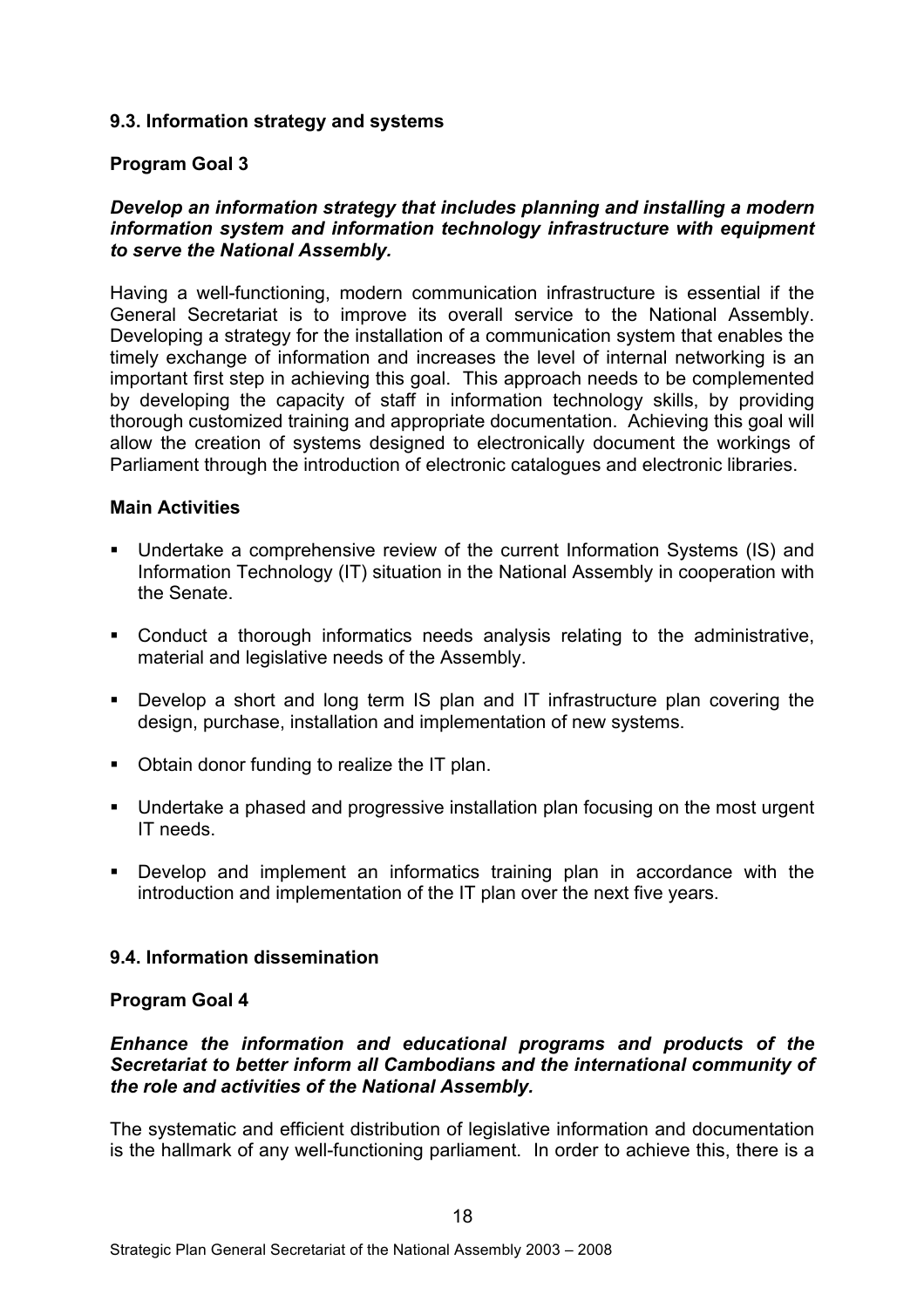need to establish new information dissemination systems and services, and upgrade those that already exist.

Information dissemination services should have both an internal and external focus, with a view to produce and prepare documentation and other media material that meets the needs of specific groups and the population more generally. A necessary part of this process is to train staff in operating, managing and maintaining the services once established.

### **Main Activities**

- ! Develop proposals for the establishment of an independent radio/television station for the National Assembly and seek donor support for the purchase of equipment.
- ! Design or install (if appropriate) the most practical and efficient mechanism for printing official Assembly publications (e.g. *Hansard*, minutes of proceedings) and other documents in a timely way.
- ! Develop proper archive facilities, an e-catalogue and e-library using literature and materials from local research institutions and train staff in development and use.
- ! Redesign and update the Internet-Intranet National Assembly Web-site.
- ! Train staff in managing, operating and maintaining information dissemination technology and equipment.
- ! Improve the quality of bulletins so they provide useful information on the legislative process.

### **9.5. General Secretariat office accommodation**

### **Program Goal 5**

#### *Acquire appropriate and improved accommodation, on a concentrated site, that allows for effective and efficient management and the facilitation of interdepartmental contacts.*

A suitable working environment is a necessary requirement of a well-functioning General Secretariat. When office accommodation is dispersed over multiple sites, working practice becomes inefficient and slow. Departments cannot communicate in a meaningful way, and valuable time is lost through the need to hold meetings at different sites. The storage of documents and material that should be centrally available also creates difficulties for effective inter-departmental working. Moreover, a considerable motivating factor for staff is providing them with good and pleasant office accommodation that meets their basic needs.

Suitable office accommodation is also important if the General Secretariat is to provide a broad range of services to Members of Parliament. These requirements could include reading rooms, library areas, archive space, storage areas, meeting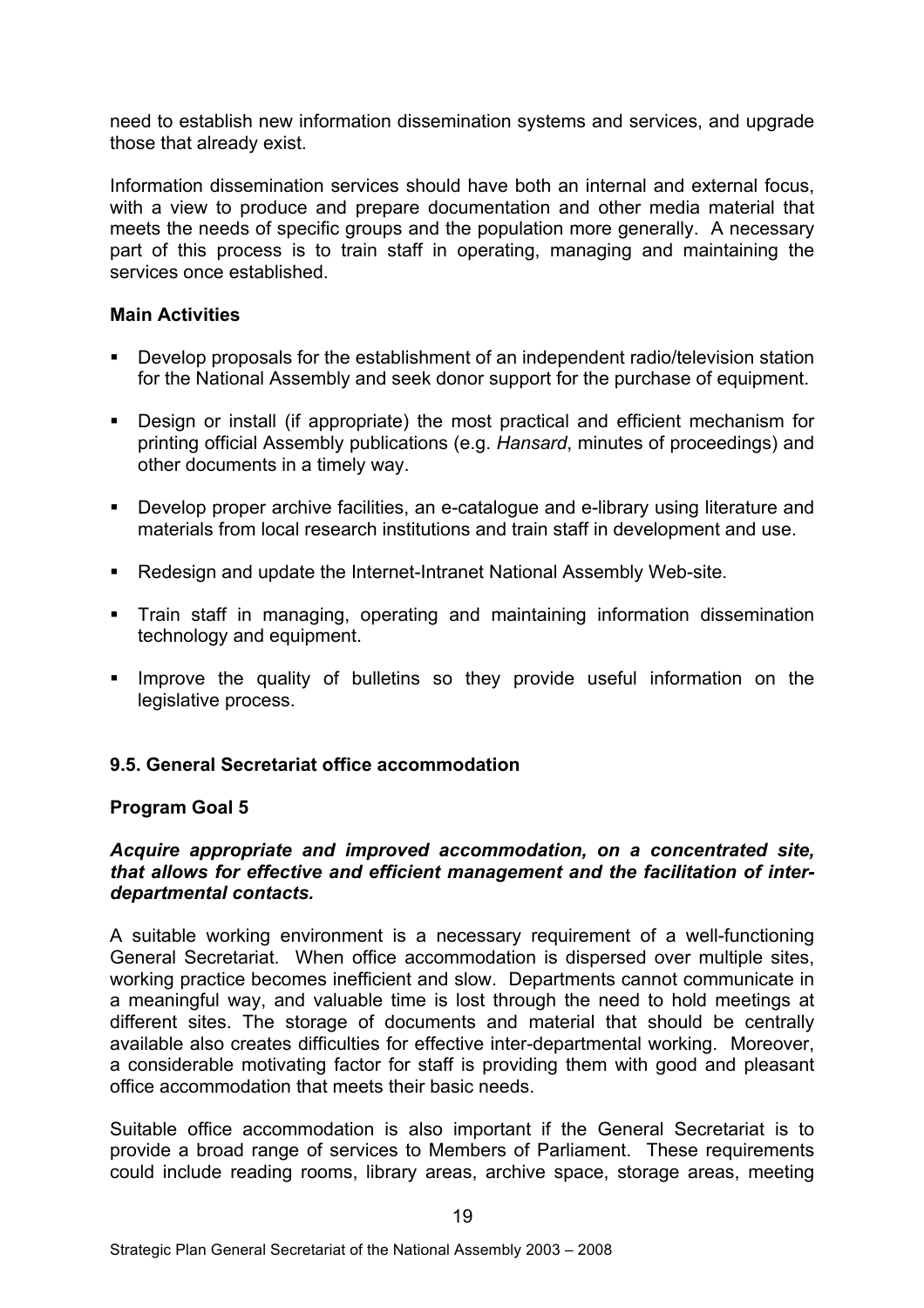rooms, plenary session hall, commission rooms (with adequate space for the public and press), increased individual office space, circulation areas and a range of other facilities that well-functioning parliaments consider as the minimum for effective working.

### **Main Activities**

- ! Undertake a thorough General Secretariat accommodation needs assessment taking into account the requirements of Members of Parliament and the proposed Information (IS and IT) strategy.
- ! Undertake visits to other parliamentary institutions to develop an understanding of effective use of office, meeting, circulation, storage space.
- ! Contribute to the identification and detailed design of appropriate offices and work areas for the current and projected number of General Secretariat staff to enable departments to function effectively.
- ! Seek support from donors for the provision of facilities, furniture, equipment and fittings necessary for new Secretariat accommodation.

### **9.6. Provincial and municipal offices**

### **Program Goal 6**

### *Support and equip municipal and provincial offices to better manage public complaints and enquiries, as well as responding to citizens requests for assistance.*

Much of the work of the General Secretariat in supporting the National Assembly takes place in the capital city Phnom Penh. However, there is a real need to improve the capacity, both professionally and materially of the Provincial Offices of the National Assembly (located in 24 municipalities and provinces throughout the country) if they are to act as a communication link between voters and Members of Parliament. When improvements in these areas are made, then improvements in the representation of the Cambodian people by Members of Parliament will follow.

At this stage in the strategic plan, it is recognized that improvements must be made at the 'center' if effective structures, systems, policies and procedures are to be disseminated effectively to municipal and provincial offices, but this is not to suggest that improvements at this level cannot be made – the first step is to understand the needs of these offices in a more detailed way.

### **Main Activities**

- ! Review the role of Assembly municipal and provincial offices in order to evaluate and confirm their needs.
- ! Develop a realistic service improvement plan including budget requirements.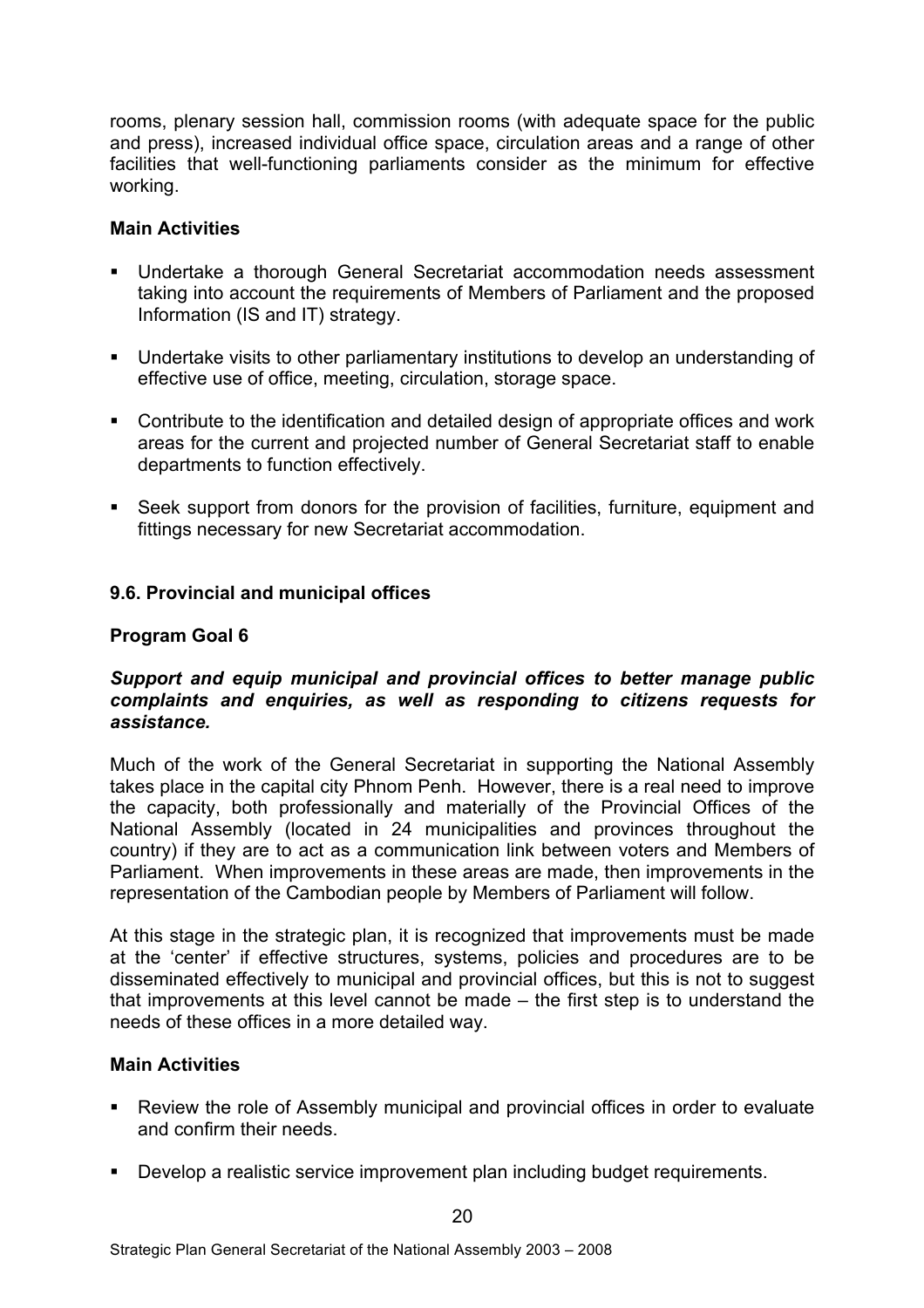- **Eitablish effective communication processes with the Assembly in Phnom Penh** to maintain up-to-date information on parliamentary activities.
- ! Provide the required, documentation, office supplies and equipment to allow the municipal and provincial offices to effectively carry out their work.

### **9.7. Relations with national and international institutions**

### **Program Goal 7**

#### *Improve the Secretariat's capacity to develop and maintain relations and contacts with national institutions, non-governmental organizations, the public, civil society, the press, foreign parliaments and Parliamentary Commissions.*

Improving relations with all parliamentary stakeholders (both internal and external) is considered one of the most important goals if Parliament is to succeed in its aim to better represent the people of the Kingdom of Cambodia. In order to achieve this aim, there is a need to develop a number of approaches to ensure that good relationships are developed at all levels of society. Encouraging public and civil society awareness of proceedings and engaging stakeholders in consultation exercises through regular public hearings and 'open' House policies is an important part of this process. Inviting groups that have specific interests (such as women's associations, law students, human rights groups, disability rights groups etc.), to exchange views with Members of Parliament is an important and effective way for Members to understand and represent the views of the Cambodian people.

Improving relations with national institutions, foreign parliaments and other key stakeholders (ADB, KAF, IMF, IPU, APF, WB, UNDP, CIDA etc.) through participation in the *National Good Governance Programme*; and working toward the aims of the Association of Asian Parliaments for Peace  $(AAPP)^6$  are necessary features of a well-functioning Parliament for both Members of the National Assembly and the General Secretariat. The importance of developing good relations with foreign parliaments is especially important in the sense that they are very good sources of technical, advisory and material support – and specific strategies should be developed to capitalize on this fact.

Much of this goal can be achieved through strengthening the existing Parliamentary public information service by establishing a public information office that takes responsibility for the creation of an effective public relations and communication strategy aimed at engaging all stakeholders.

### **Main Activities**

! Establish a public information unit that undertakes responsibility for developing a comprehensive communication strategy (covering print, audio and visual media), liaising with media services, preparing and developing official publications

 $6$  The AAPP seek to strengthen the culture of peace, democracy, and good governance; as well as promoting, protecting and respecting human rights in the region.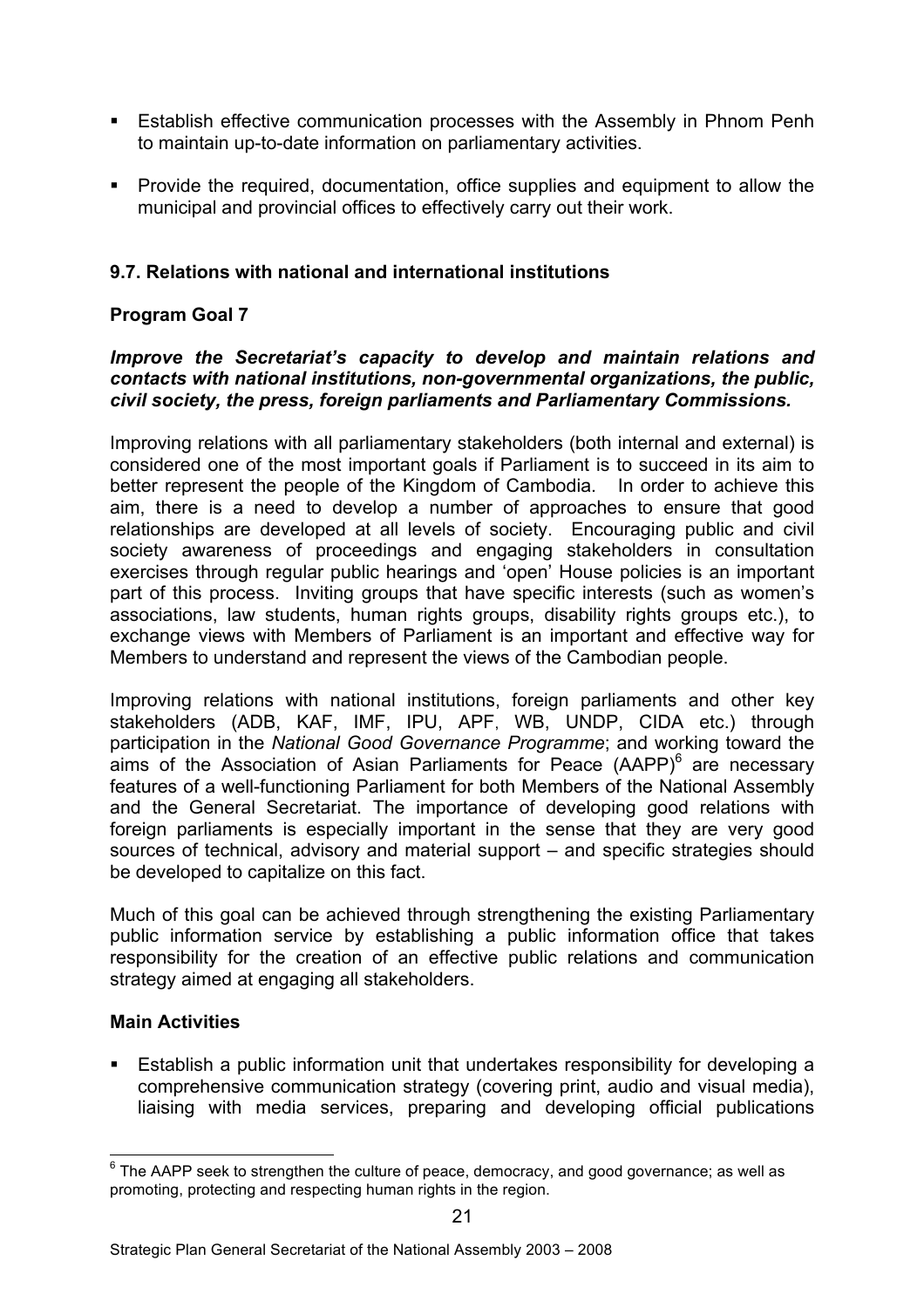designed to increase public outreach, and agreeing contracts for the production of radio and TV productions.

- ! Organizing and facilitating public forums and other means, as requested by the Assembly, aimed at providing and gathering information, as well as sharing views, relating to legislation and/or to social and legal issues. This includes organizing regular public hearings in an 'open' House format.
- ! Training staff in public information and public relations roles.
- ! Building contacts and increasing cooperation with international donors (such as UNDP, IPU, CIDA, KAF, AIPO, AAPP, APPF, APF, and foreign parliaments) with a view to sharing knowledge, and seeking technical, advisory and material support.

### **10. Conclusion**

The five-year Strategic Plan of the General Secretariat for 2003 - 2008 aims to implement effective and efficient management systems and to develop professional and support staff to meet the standards of service that Members of Parliament and the National Assembly deserve. In this Plan, the General Secretariat has set itself some ambitious targets, and this is reflective of the improvements in service that it wishes to make.

In making every effort to realize its strategic goals, the General Secretariat will endeavor to apply the principles and practices of good governance in order to function to the highest level of professional international parliamentary standards. With the active support of Members of the National Assembly, a neutral, non-partisan staff with improved capability, the necessary material assets, and the help of donors; the National Assembly General Secretariat intends to progress step-by-step in becoming a significant contributor to strengthening the democratic process in Cambodia within the mandate it has been given by the National Assembly.

Phnom Penh................../.......................2003

....................................................

H.R.H. Norodom Ranariddh President of the National Assembly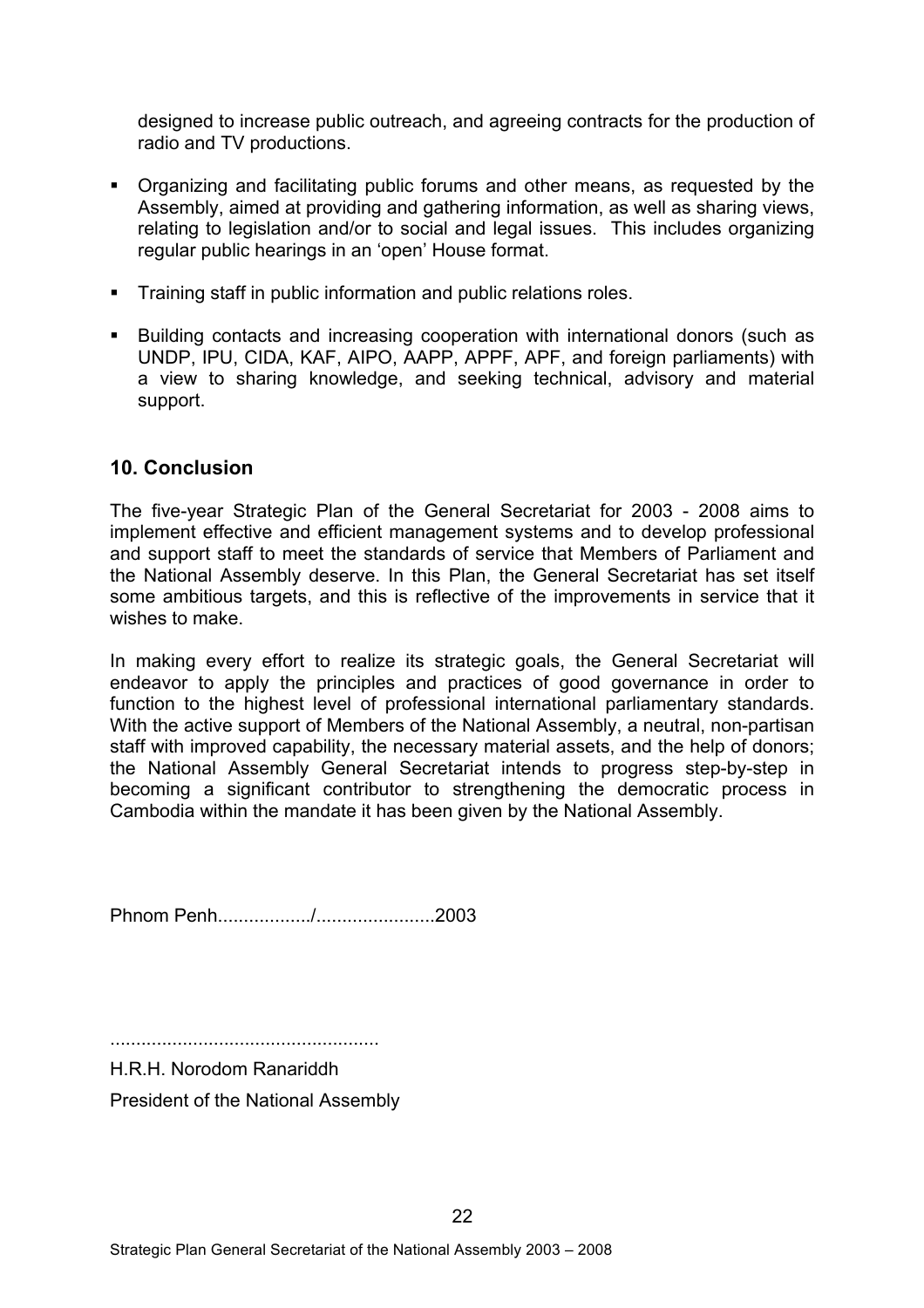Phnom Penh.................../....................2003

Respectfully submit this document to H.R.H. President of the National Assembly for your approval.

....................................................

Kol Pheng, Ph.D Secretary-General of the National Assembly